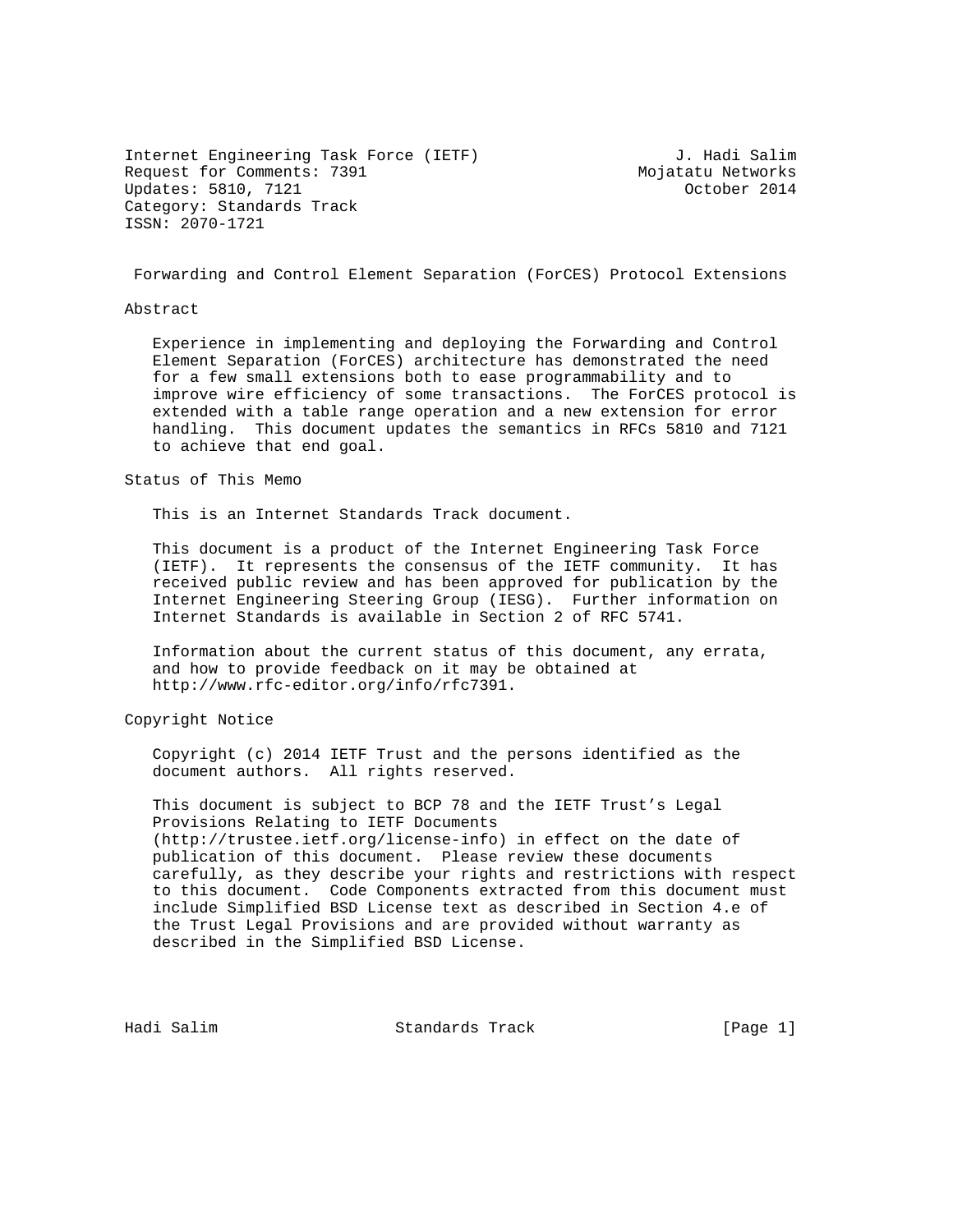| Table of Contents |  |
|-------------------|--|
|-------------------|--|

| $\mathbf{1}$                                       |
|----------------------------------------------------|
|                                                    |
|                                                    |
|                                                    |
|                                                    |
|                                                    |
|                                                    |
|                                                    |
|                                                    |
|                                                    |
|                                                    |
|                                                    |
|                                                    |
| 3.2.3.1. Extended Result Backward Compatibility  9 |
|                                                    |
| $\overline{4}$                                     |
| 5 <sub>1</sub>                                     |
| б.                                                 |
|                                                    |
|                                                    |
|                                                    |
|                                                    |
|                                                    |

# 1. Introduction

 Experience in implementing and deploying the ForCES architecture has demonstrated the need for a few small extensions both to ease programmability and to improve wire efficiency of some transactions. This document describes a few extensions to the semantics in the ForCES protocol specification [RFC5810] to achieve that end goal.

 This document describes and justifies the need for two small extensions that are backward compatible. This document also clarifies details of how dumping of a large table residing on an FE (Forwarding Element) is achieved. To summarize:

- 1. A table range operation to allow a controller or control application to request an arbitrary range of table rows is introduced.
- 2. Additional error codes returned to the controller (or control application) by an FE are introduced. Additionally, a new extension to carry details on error codes is introduced. As a result, this document updates the definition of the FE Protocol Object (FEPO) Logical Functional Block (LFB) in [RFC7121].

Hadi Salim Standards Track (Page 2)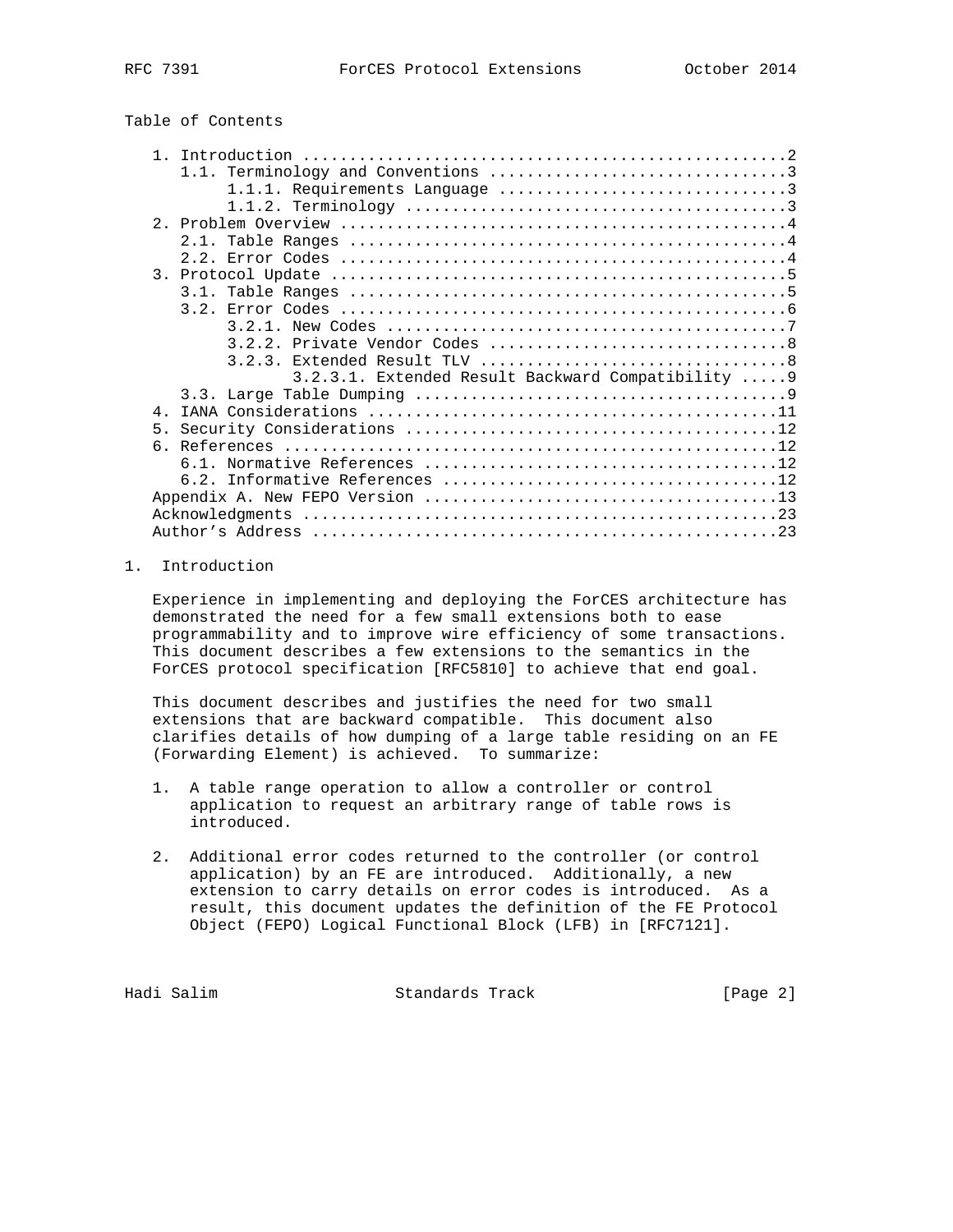- 3. While already supported, an FE response to a GET request of a large table that does not fit in a single Protocol Layer (PL) message is not described in [RFC5810]. This document clarifies the details.
- 1.1. Terminology and Conventions
- 1.1.1. Requirements Language

 The key words "MUST", "MUST NOT", "REQUIRED", "SHALL", "SHALL NOT", "SHOULD", "SHOULD NOT", "RECOMMENDED", "MAY", and "OPTIONAL" in this document are to be interpreted as described in [RFC2119].

1.1.2. Terminology

 This document reiterates the terminology defined in several ForCES documents ([RFC3746], [RFC5810], [RFC5811], and [RFC5812]) for the sake of contextual clarity.

 Control Element (CE) Forwarding Element (FE) FE Model LFB (Logical Functional Block) Class (or type) LFB Instance LFB Model LFB Metadata ForCES Component LFB Component ForCES Protocol Layer (ForCES PL) ForCES Protocol Transport Mapping Layer (ForCES TML)

Hadi Salim Standards Track [Page 3]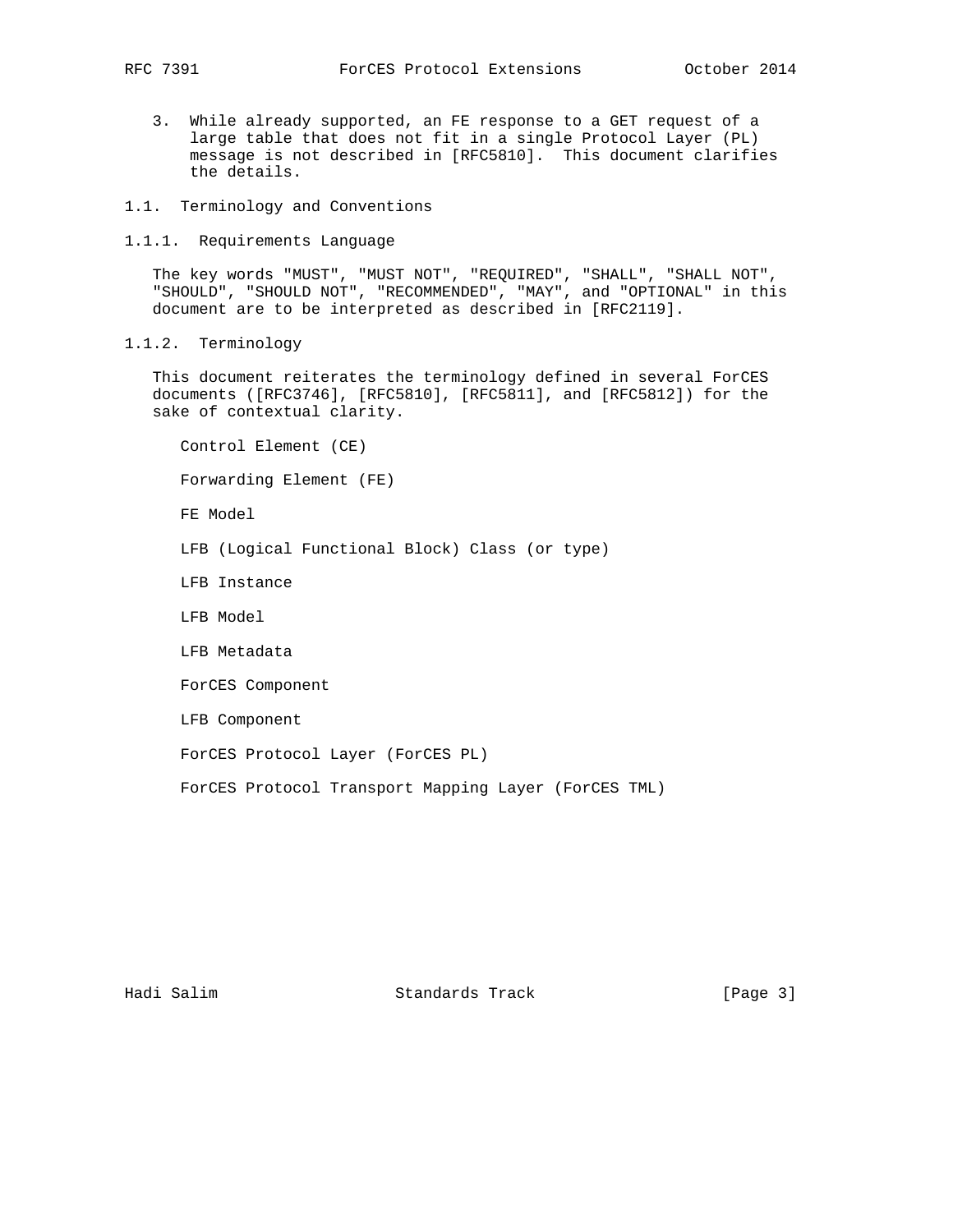### 2. Problem Overview

 In this section, we present sample use cases to illustrate each challenge being addressed.

# 2.1. Table Ranges

 Consider, for the sake of illustration, an FE table with 1 million reasonably sized table rows that are sparsely populated. Assume, again for the sake of illustration, that there are 2000 table rows sparsely populated between the row indices 23-10023.

 Implementation experience has shown that existing approaches for retrieving or deleting a sizable number of table rows are both programmatically tedious and inefficient on utilization of both compute and wire resources.

 By definition, ForCES GET and DEL requests sent from a controller (or control application) are prepended with a path to a component and sent to the FE. In the case of indexed tables, the component path can point to either a table or a table row index.

 As an example, a control application attempting to retrieve the first 2000 table rows appearing between row indices 23 and 10023 can achieve its goal in one of the following ways:

- o Dump the whole table and filter for the needed 2000 table rows.
- o Send up to 10000 ForCES PL requests, incrementing the index by one each time, and stop when the needed 2000 entries are retrieved.
- o If the application had knowledge of which table rows existed (not unreasonable given the controller is supposed to be aware of state within a Network Element (NE)), then the application could take advantage of ForCES batching to send fewer large messages (each with different path entries for a total of 2000).

As argued, while the above options exist, all are tedious.

### 2.2. Error Codes

 [RFC5810] has defined a generic set of error codes that are to be returned to the CE from an FE. Deployment experience has shown that it would be useful to have more fine-grained error codes. As an example, the error code E\_NOT\_SUPPORTED could be mapped to many FE error source possibilities that need to then be interpreted by the caller based on some understanding of the nature of the sent request. This makes debugging more time consuming.

Hadi Salim Standards Track [Page 4]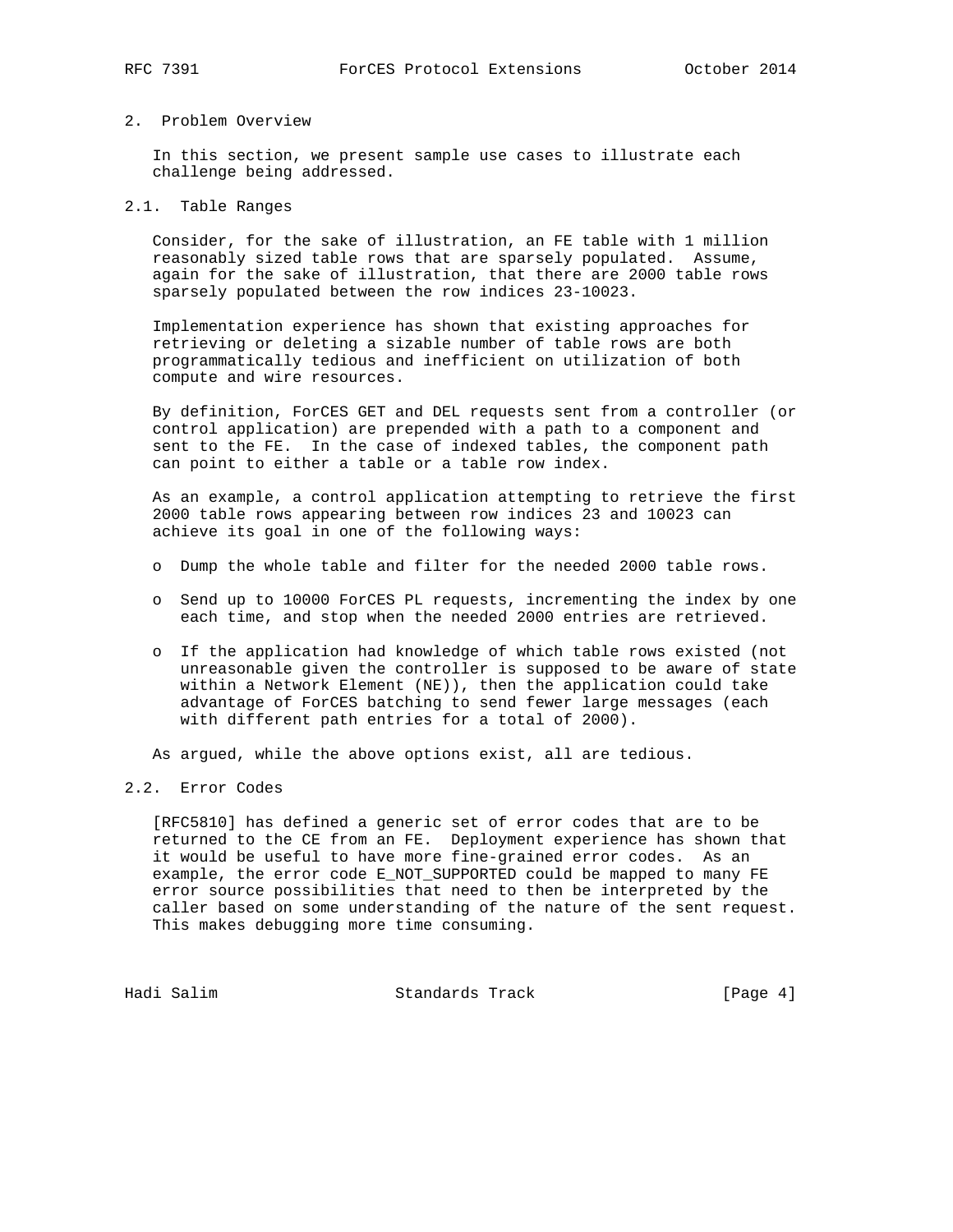# 3. Protocol Update

 This section describes a normative update to the ForCES protocol to address the issues discussed in Section 2.

3.1. Table Ranges

 We define a new TLV, TABLERANGE-TLV (type ID 0x0117), that will be associated with the PATH-DATA-TLV in the same manner the KEYINFO-TLV is. Figure 1 shows how this new TLV is constructed.

| 0 1 2 3 4 5 6 7 8 9 0 1 2 3 4 5 6 7 8 9 0 1 2 3 4 5 6 7 8 9 0 1 |  |  |  |  |  |           |             |        |  |  |  |  |  |
|-----------------------------------------------------------------|--|--|--|--|--|-----------|-------------|--------|--|--|--|--|--|
|                                                                 |  |  |  |  |  |           |             |        |  |  |  |  |  |
| Type (0x0117)                                                   |  |  |  |  |  |           |             | Length |  |  |  |  |  |
|                                                                 |  |  |  |  |  |           |             |        |  |  |  |  |  |
|                                                                 |  |  |  |  |  |           | Start Index |        |  |  |  |  |  |
|                                                                 |  |  |  |  |  |           |             |        |  |  |  |  |  |
|                                                                 |  |  |  |  |  | End Index |             |        |  |  |  |  |  |
|                                                                 |  |  |  |  |  |           |             |        |  |  |  |  |  |

Figure 1: ForCES Table Range Request Layout

 Figure 2 illustrates a GET request for a range of rows 11 to 23 of a table with a component path of "1/6".

 OPER = GET-TLV PATH-DATA-TLV: flags =  $F_{SELTABRANGE}$ , IDCount = 2, IDs =  ${1, 6}$ TABLERANGE-TLV content = {11,23}

Figure 2: ForCES Table Range Request Example

 The path flag F\_SELTABRANGE (0x2, i.e., bit 1, where bit 0 is F\_SELKEY as defined in [RFC5810]) MUST be set to indicate the presence of the TABLERANGE-TLV. The path flag bit F\_SELTABRANGE can only be used in a GET or DEL and is mutually exclusive with F\_SELKEY. The FE MUST enforce the path flag constraints and ensure that the selected path belongs to a defined, indexed table component. Any violation of these constraints MUST be rejected with an error code of E\_INVALID\_TFLAGS with a description of what the problem is when using extended error reporting (refer to Section 3.2).

 It should be noted that there are combinations of path selection mechanisms that should not appear together for the sake of simplicity of operations. These include TABLERANGE-TLV and KEYINFO-TLV as well as multiple nested TABLERANGE-TLVs.

Hadi Salim Standards Track (Page 5)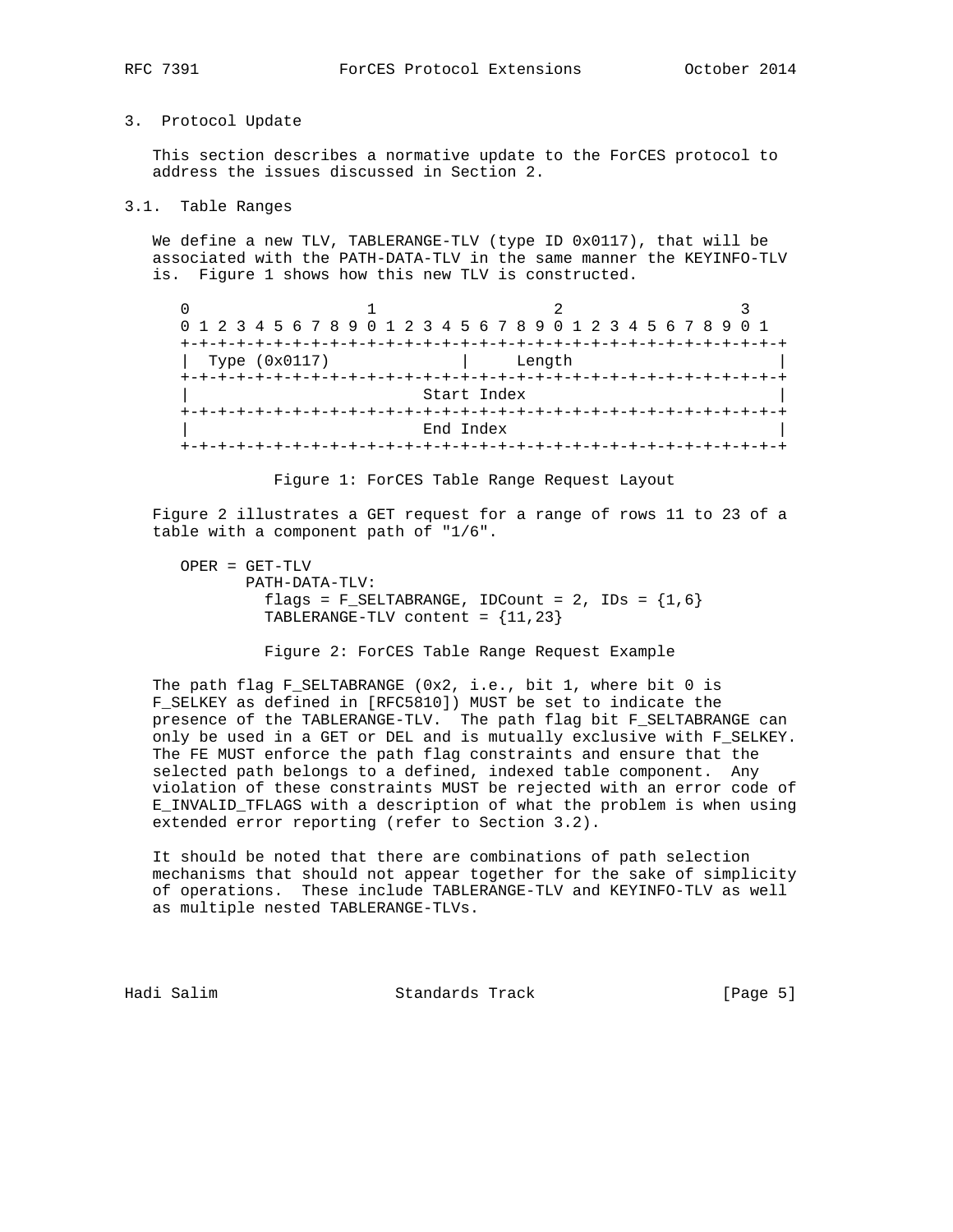The TABLERANGE-TLV contents constitute:

- o A 32-bit start index. An index of 0 implies the beginning of the table row.
- o A 32-bit end index. A value of 0xFFFFFFFF implies the last entry.

The response for a table range query will either be:

- o The requested table data returned (when at least one referenced row is available); in such a case, a response with a path pointing to the table and whose data content contains the row(s) will be sent to the CE. The data content MUST be encapsulated in a SPARSEDATA-TLV. The SPARSEDATA-TLV content will have the "I" (in Index-Length-Value (ILV)) for each table row indicating the table indices.
- o An EXTENDEDRESULT-TLV (refer to Section 3.2.3) when:
	- \* the response is to a range delete request. The result will either be:
		- + a success if any of the rows that were requested are deleted; or
		- + a proper error code if none of the rows that were requested can be deleted.
	- \* data is absent and an error code of E\_EMPTY with an optional content string describing the nature of the error is used (refer to Section 3.2).
	- \* both a path key and path table range were stated on the path flags of the original request. In such a case, an error code of E\_INVALID\_TFLAGS with an optional content string describing the nature of the error is used (refer to Section 3.2).
	- \* other standard ForCES errors (such as Access Control List (ACL) constraints trying to retrieve contents of an unreadable table, accessing unknown components, etc.) occur.

#### 3.2. Error Codes

We define the following:

- 1. A new set of error codes.
- 2. Allocation of some reserved codes for private use.

Hadi Salim Standards Track (Page 6)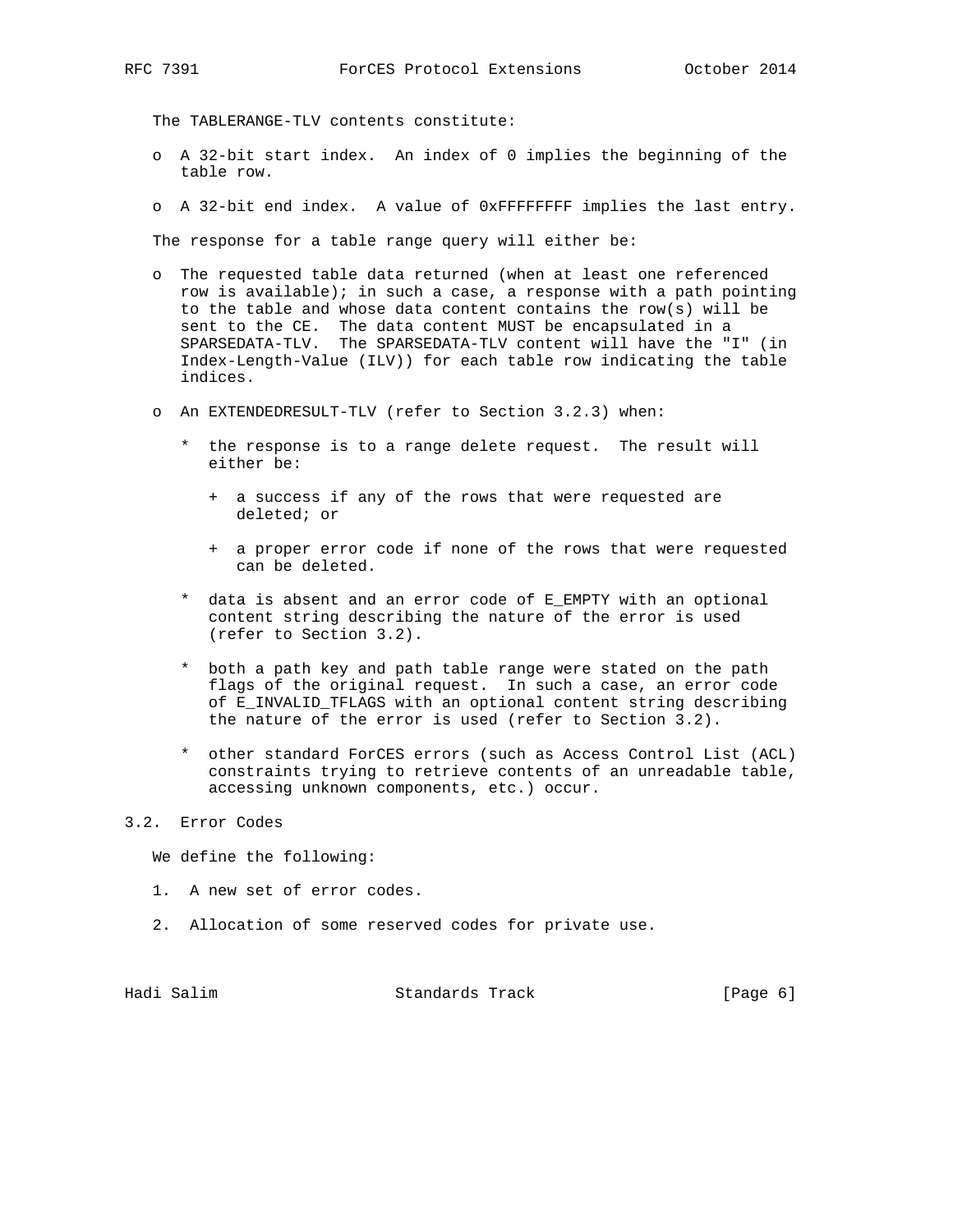3. A new TLV, EXTENDEDRESULT-TLV (0x0118), that will carry a code (which will be a superset of what is currently specified in [RFC5810]) as well as an optional cause content. This is illustrated in Figure 3.

# 3.2.1. New Codes

 The EXTENDEDRESULT-TLV Result Value is 32 bits and is a superset of the RESULT-TLV Result Value defined in [RFC5810]. The new version code space is 32 bits as opposed to the code size of 8 bits in [RFC5810]. The first 8-bit values (256 codes) are common to both code spaces.

| Code           | Mnemonic                | Details                                                                                                  |
|----------------|-------------------------|----------------------------------------------------------------------------------------------------------|
| 0x18           | E_TIMED_OUT             | A timeout occurred while<br>processing the message                                                       |
| 0x19           | E INVALID TFLAGS        | Invalid table flags                                                                                      |
| 0x1A           | E INVALID OP            | Requested operation is<br>invalid                                                                        |
| 0x1B           | E CONGEST NT            | Node congestion<br>notification                                                                          |
| $0 \times 1$ C | E COMPONENT NOT A TABLE | Component not a table                                                                                    |
| 0x1D           | E PERM                  | Operation not permitted                                                                                  |
| 0x1E           | E BUSY                  | System is busy                                                                                           |
| 0x1F           | E EMPTY                 | Table is empty                                                                                           |
| 0x20           | E UNKNOWN               | A generic catch-all error<br>code. Carries a string to<br>further extrapolate what<br>the error implies. |

Table 1: New Codes

Hadi Salim Standards Track [Page 7]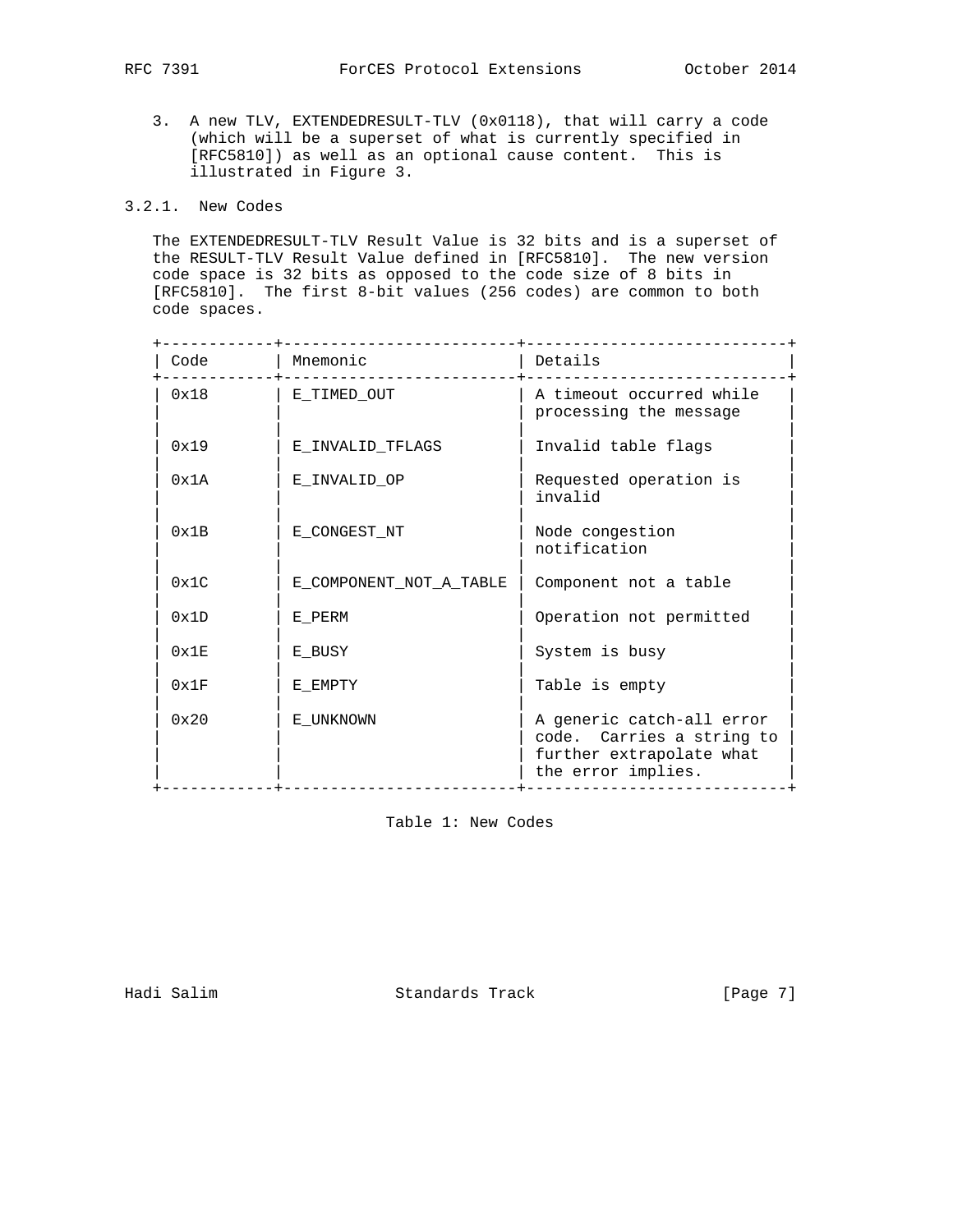# 3.2.2. Private Vendor Codes

 Codes 0x100-0x200 are reserved for use as private codes. Since these are freely available, it is expected that the FE and CE side implementations will both understand/interpret the semantics of any used codes and avoid any conflicts.

# 3.2.3. Extended Result TLV

 $\begin{array}{ccccccc}\n0 & & & 1 & & & 2 & & 3\n\end{array}$  0 1 2 3 4 5 6 7 8 9 0 1 2 3 4 5 6 7 8 9 0 1 2 3 4 5 6 7 8 9 0 1 +-+-+-+-+-+-+-+-+-+-+-+-+-+-+-+-+-+-+-+-+-+-+-+-+-+-+-+-+-+-+-+-+ | Type = EXTENDEDRESULT-TLV | Length | +-+-+-+-+-+-+-+-+-+-+-+-+-+-+-+-+-+-+-+-+-+-+-+-+-+-+-+-+-+-+-+-+ Result Value +-+-+-+-+-+-+-+-+-+-+-+-+-+-+-+-+-+-+-+-+-+-+-+-+-+-+-+-+-+-+-+-+ Optional Cause Content . . | | +-+-+-+-+-+-+-+-+-+-+-+-+-+-+-+-+-+-+-+-+-+-+-+-+-+-+-+-+-+-+-+-+

#### Figure 3: EXTENDEDRESULT-TLV

- o Like all other ForCES TLVs, the EXTENDEDRESULT-TLV is expected to be 32-bit aligned.
- o The EXTENDEDRESULT-TLV Result Value derives and extends from the same current namespace that is used by the RESULT-TLV Result Value as specified in Section 7.1.7 of [RFC5810]. The main difference is that there is now a 32-bit Result Value (as opposed to the old  $8$ -bit).
- o The Optional Cause Content is defined to further disambiguate the Result Value. It is expected that UTF-8 string values will be used. The content Result Value is intended to be consumed by the (human) operator, and implementations may choose to specify different content for the same error code. Additionally, future codes may specify cause content to be of types other than string.
- o It is recommended that the maximum size of the cause string should not exceed 32 bytes. The cause string is not standardized by this document.

Hadi Salim Standards Track [Page 8]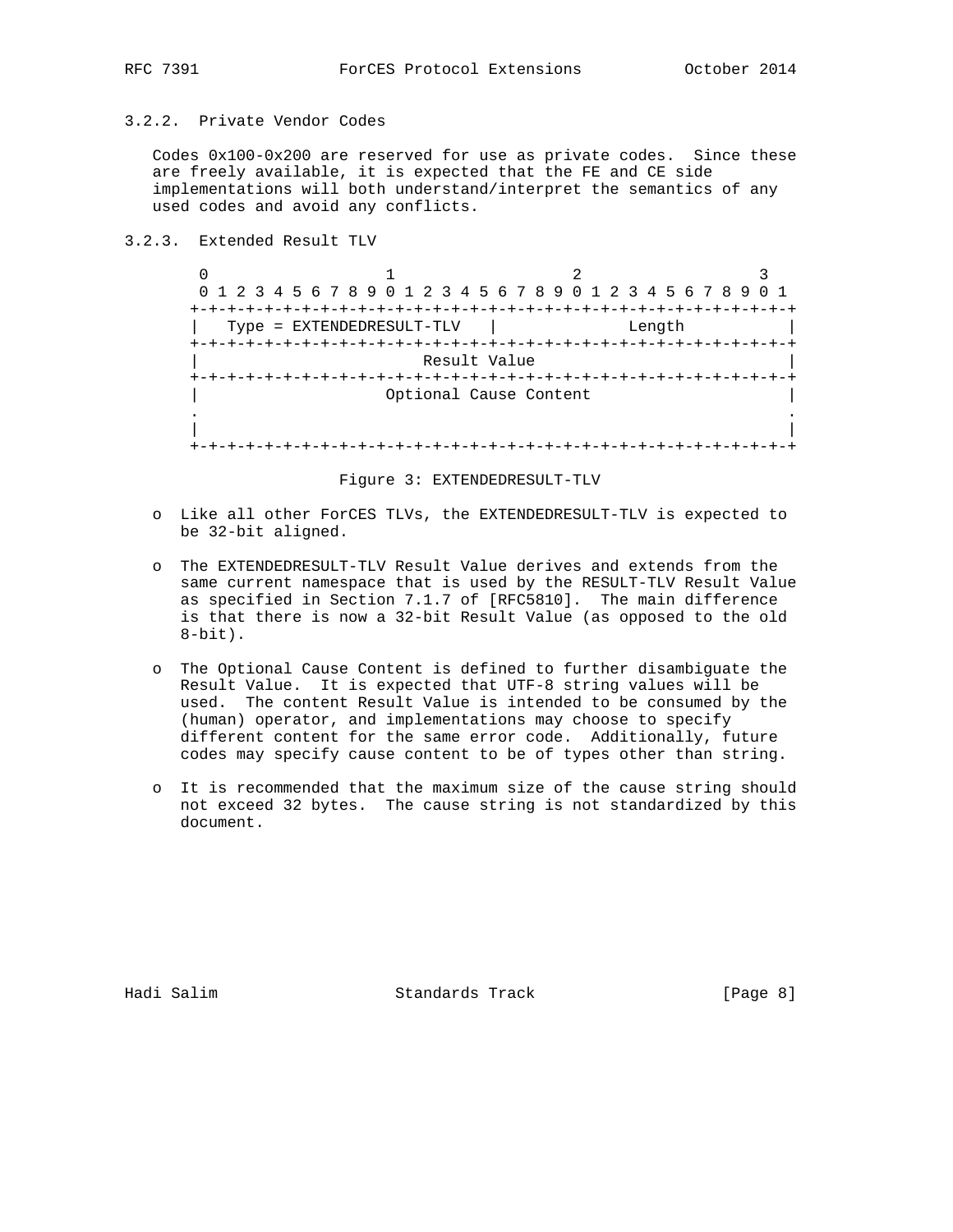### 3.2.3.1. Extended Result Backward Compatibility

 To support backward compatibility, we update the FEPO LFB (in Appendix A) to version 1.2. We also add a new component ID 16 (named EResultAdmin), and a capability component ID 32 (named EResultCapab).

 An FE will advertise its capability to support extended TLVs via the EResultCapab table. When an FE is capable of responding with both extended results and older result TLVs, it will have two table rows, one for each supported value. By default, an FE capable of supporting both modes will assume the lowest common denominator (i.e., EResultAdmin will be EResultNotSupported) and will issue responses using RESULT-TLVs. It should be noted that an FE advertising FEPO version 1.2 MUST support EXTENDEDRESULT-TLVs at minimum.

 On an FE that supports both RESULT-TLVs and EXTENDEDRESULT-TLVs, a master CE can turn on support for extended results by setting the EResultAdmin value to 2, in which case the FE MUST switch over to sending only EXTENDEDRESULT-TLVs. Likewise, a master CE can turn off extended result responses by writing a 1 to the EResultAdmin. An FE that does not support one mode or the other MUST reject setting EResultAdmin to a value it does not support by responding with an error code of E\_NOT\_SUPPORTED. It is expected that all CEs participating in a high availability (HA) mode be capable of supporting FEPO version 1.2 whenever EResultAdmin is set to strict support of EXTENDEDRESULT-TLVs. The consensus between CEs in an HA set up to set strict support of EXTENDEDRESULT-TLVs is out of scope for this document.

#### 3.3. Large Table Dumping

 Imagine a GET request to a path that is a table, i.e., a table dump. Such a request is sent to the FE with a specific correlator, say X. Imagine this table to have a large number of entries at the FE. For the sake of illustration, let's say millions of rows. This requires that the FE delivers the response over multiple messages, all using the same correlator X.

 The ForCES protocol document [RFC5810] does not adequately describe how a large multi-part GET response message is delivered; the text in this section clarifies. We limit the discussion to a table object only.

 Implementation experience of dumping large tables shows that we can use transaction flags to indicate that a GET response is the beginning, middle, or end of a multi-part message. In other words, we mirror the effect of an atomic transaction sent by a CE to an FE.

Hadi Salim Standards Track [Page 9]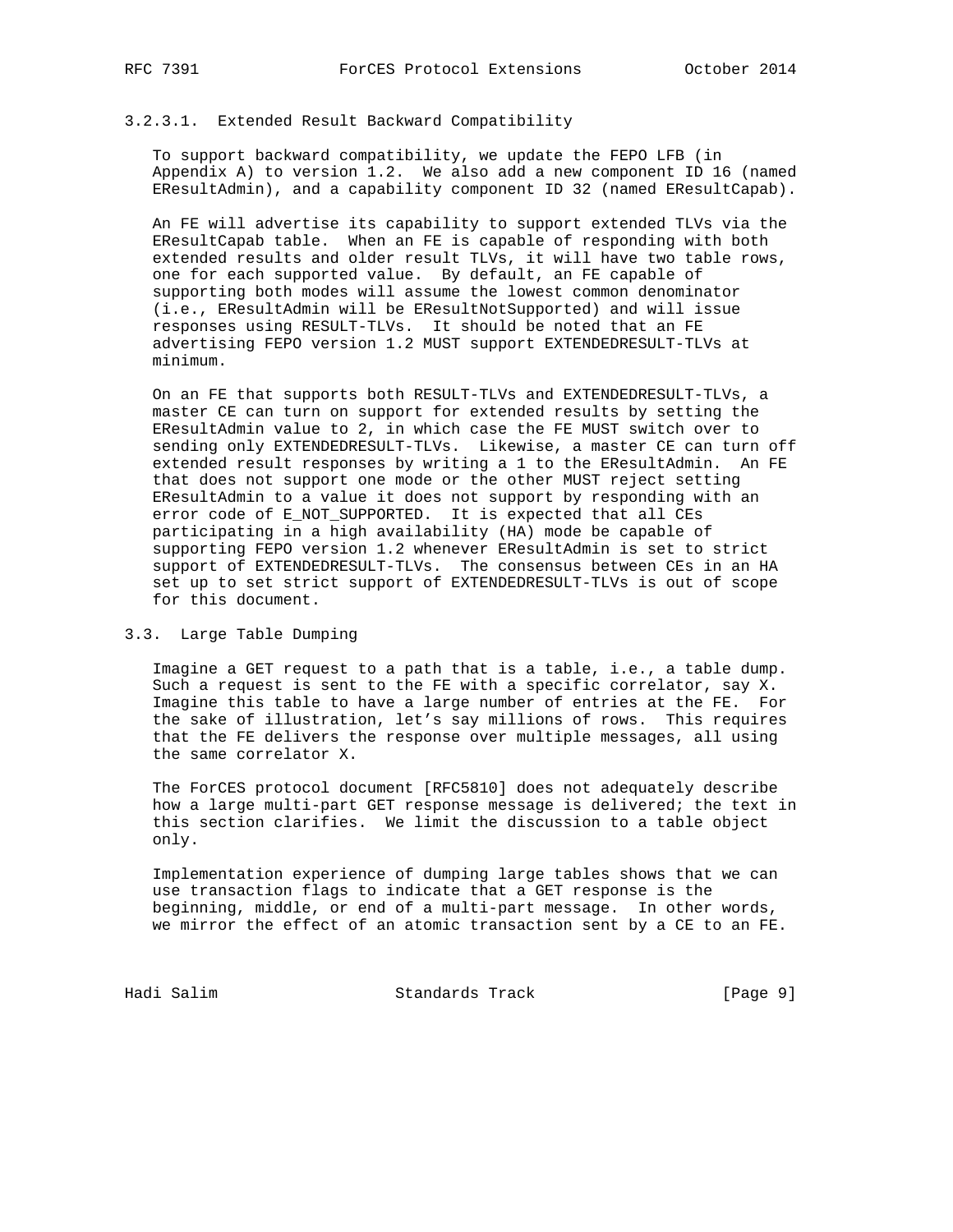CE PL SERVICE OF STRAIGHT CHARGE OF STRAIGHT CHARGE OF STRAIGHT CHARGE OF STRAIGHT CHARGE OF STRAIGHT CHARGE OF STRAIGHT CHARGE OF STRAIGHT CHARGE OF STRAIGHT CHARGE OF STRAIGHT CHARGE OF STRAIGHT CHARGE OF STRAIGHT CHARGE

 | | | (0) Query, Path-to-a-large-table, OP=GET | |----------------------------------------------------->| | correlator = X | | | | (1) Query-Response, SOT,AT, OP=GET-RESPONSE, DATA | |<-----------------------------------------------------| | correlator = X | DATA TLV (SPARSE/FULL) | | (2) Query-Response, MOT, AT, OP=GET-RESPONSE, DATA |<-----------------------------------------------------| | correlator = X | DATA TLV (SPARSE/FULL) | | | (3) Query-Response, MOT,AT, OP=GET-RESPONSE, DATA | |<-----------------------------------------------------| | correlator = X | DATA TLV (SPARSE/FULL) . . . . . . . . | | | (N) Query-Response, MOT,AT, OP=GET-RESPONSE, DATA | |<-----------------------------------------------------| | correlator = X | DATA TLV (SPARSE/FULL) | | | (N) Query-Response, EOT,AT, OP=GET-RESPONSE | |<-----------------------------------------------------| | correlator = X | RESULT-TLV (SUCCESS)

Figure 4: Large Table Dump Time Sequence

| |

 The last message to go to the CE, which carries the End Of Transaction (EOT) flag, MUST NOT carry any data. This allows us to mirror ForCES two-phase commit (2PC) messaging [RFC5810] where the last message is an empty commit message. A GET response will carry a RESULT-TLV in such a case.

Hadi Salim Standards Track [Page 10]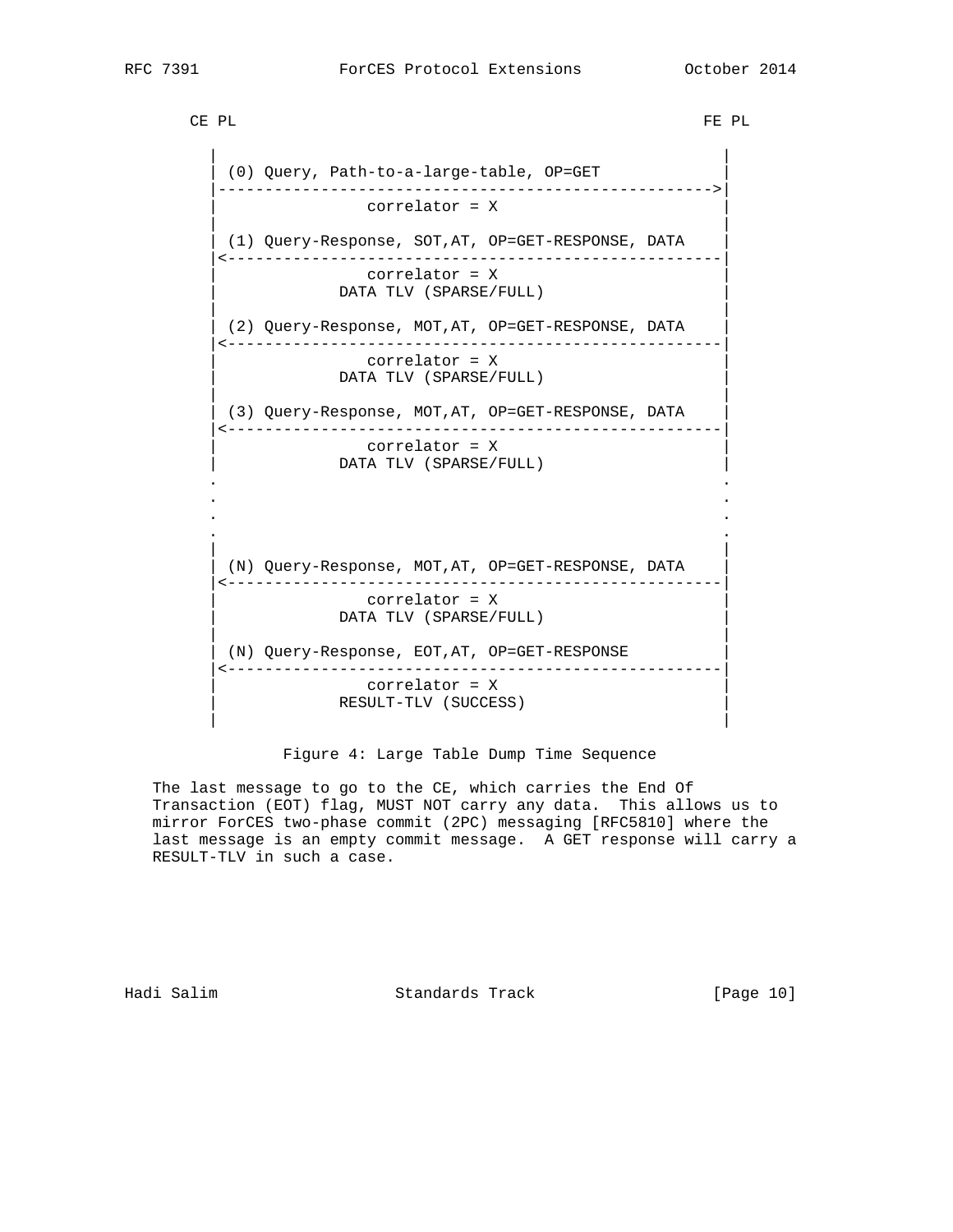#### 4. IANA Considerations

 This document updates <https://www.iana.org/assignments/forces> as follows:

 This document registers two new top-level TLVs and two new path flags; it also updates an IANA-registered FE Protocol Object Logical Functional Block (LFB).

 Appendix A defines an update to the FE Protocol Object LFB to version 1.2. An entry for FE Protocol Object LFB version 1.2 has been added to the "Logical Functional Block (LFB) Class Names and Class Identifiers" sub-registry.

 The following new TLVs have been defined and added to the "TLV Types" sub-registry:

o TABLERANGE-TLV (type ID 0x0117)

o EXTENDEDRESULT-TLV (type ID 0x0118)

 The "RESULT-TLV Result Values" sub-registry has been updated as follows:

- o Codes 0x21-0xFE are marked as Unassigned.
- o Codes 0x18-0x20 are defined by this document in Section 3.2.1.
- o Codes 0x100-0x200 are reserved for private use.

 A new "EXTENDEDRESULT-TLV Result Values" sub-registry has been created. The codes 0x00-0xFF are mirrored from the "RESULT-TLV Result Values" sub-registry. Any future allocations of this code range (in the range 0x21-0xFE) must be made only in the new "EXTENDEDRESULT-TLV Result Values" sub-registry and not in the "RESULT-TLV Result Values" sub-registry. The codes 0x100-0x200 are reserved for private use as described earlier, and the code ranges 0x21-0xFE and 0x201-0xFFFFFFFF are marked as Unassigned with the IANA allocation policy of Specification Required [RFC5226]. The Designated Expert (DE) needs to ensure that existing deployments are not broken by any specified request. The DE should post a given code request to the ForCES WG mailing list (or a successor designated by the Area Director) for comment and review. The DE should then either approve or deny the registration request, publish a notice of the decision to the ForCES WG mailing list or its successor, and inform IANA of his/her decision. A denial notice must be justified by an

Hadi Salim Standards Track [Page 11]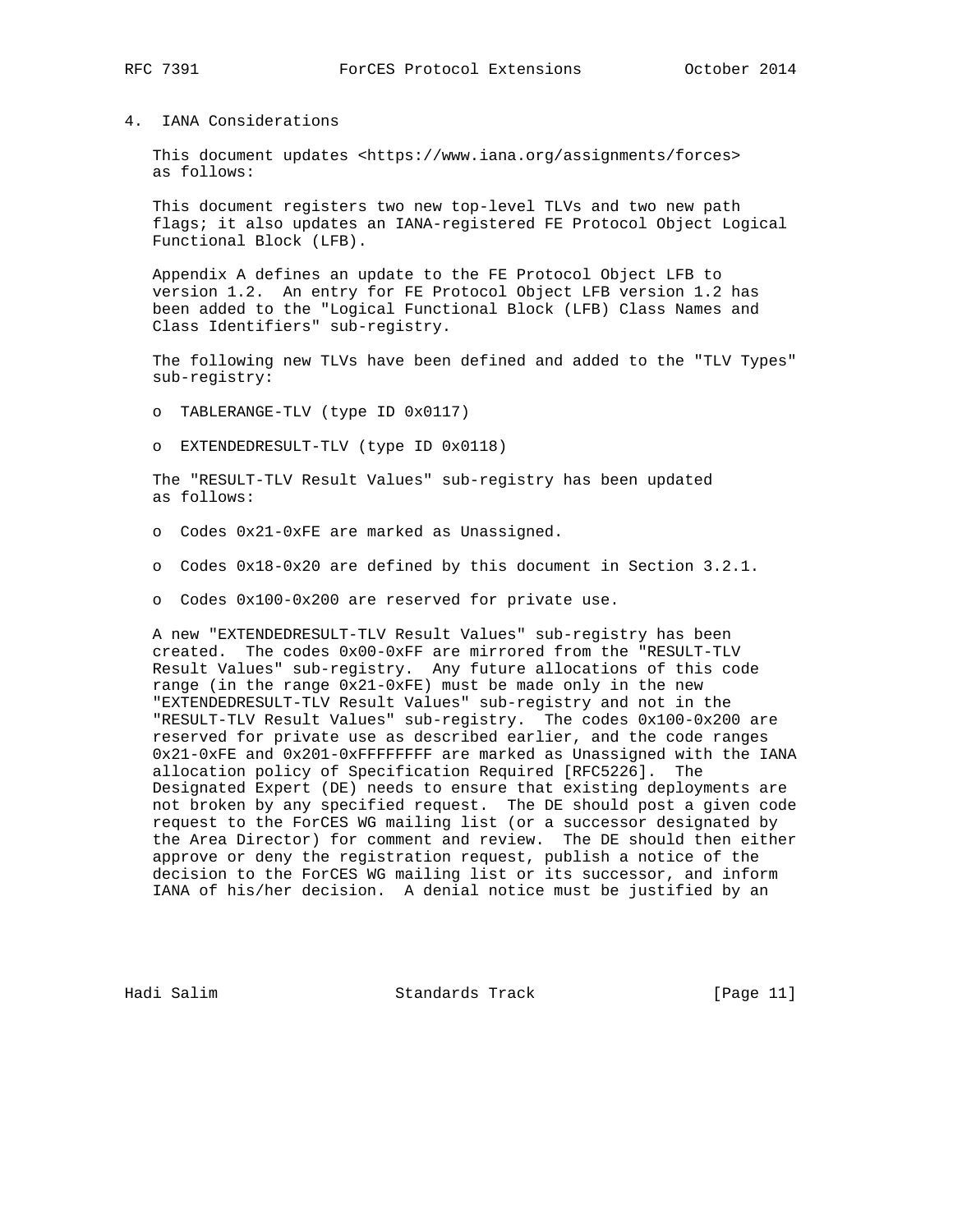explanation and, in the cases where it is possible, concrete suggestions on how the request can be modified so as to become acceptable.

5. Security Considerations

 The security considerations described in the ForCES protocol [RFC5810] apply to this document as well.

- 6. References
- 6.1. Normative References
	- [RFC2119] Bradner, S., "Key words for use in RFCs to Indicate Requirement Levels", BCP 14, RFC 2119, March 1997, <http://www.rfc-editor.org/info/rfc2119>.
	- [RFC5226] Narten, T. and H. Alvestrand, "Guidelines for Writing an IANA Considerations Section in RFCs", BCP 26, RFC 5226, May 2008, <http://www.rfc-editor.org/info/rfc5226>.
	- [RFC5810] Doria, A., Hadi Salim, J., Haas, R., Khosravi, H., Wang, W., Dong, L., Gopal, R., and J. Halpern, "Forwarding and Control Element Separation (ForCES) Protocol Specification", RFC 5810, March 2010, <http://www.rfc-editor.org/info/rfc5810>.
	- [RFC5811] Hadi Salim, J. and K. Ogawa, "SCTP-Based Transport Mapping Layer (TML) for the Forwarding and Control Element Separation (ForCES) Protocol", RFC 5811, March 2010, <http://www.rfc-editor.org/info/rfc5811>.
	- [RFC5812] Halpern, J. and J. Hadi Salim, "Forwarding and Control Element Separation (ForCES) Forwarding Element Model", RFC 5812, March 2010, <http://www.rfc-editor.org/ info/rfc5812>.
	- [RFC7121] Ogawa, K., Wang, W., Haleplidis, E., and J. Hadi Salim, "High Availability within a Forwarding and Control Element Separation (ForCES) Network Element", RFC 7121, February 2014, <http://www.rfc-editor.org/info/rfc7121>.

6.2. Informative References

 [RFC3746] Yang, L., Dantu, R., Anderson, T., and R. Gopal, "Forwarding and Control Element Separation (ForCES) Framework", RFC 3746, April 2004, <http://www.rfc-editor.org/info/rfc3746>.

| [Page 12]<br>Hadi Salim<br>Standards Track |  |  |  |  |
|--------------------------------------------|--|--|--|--|
|--------------------------------------------|--|--|--|--|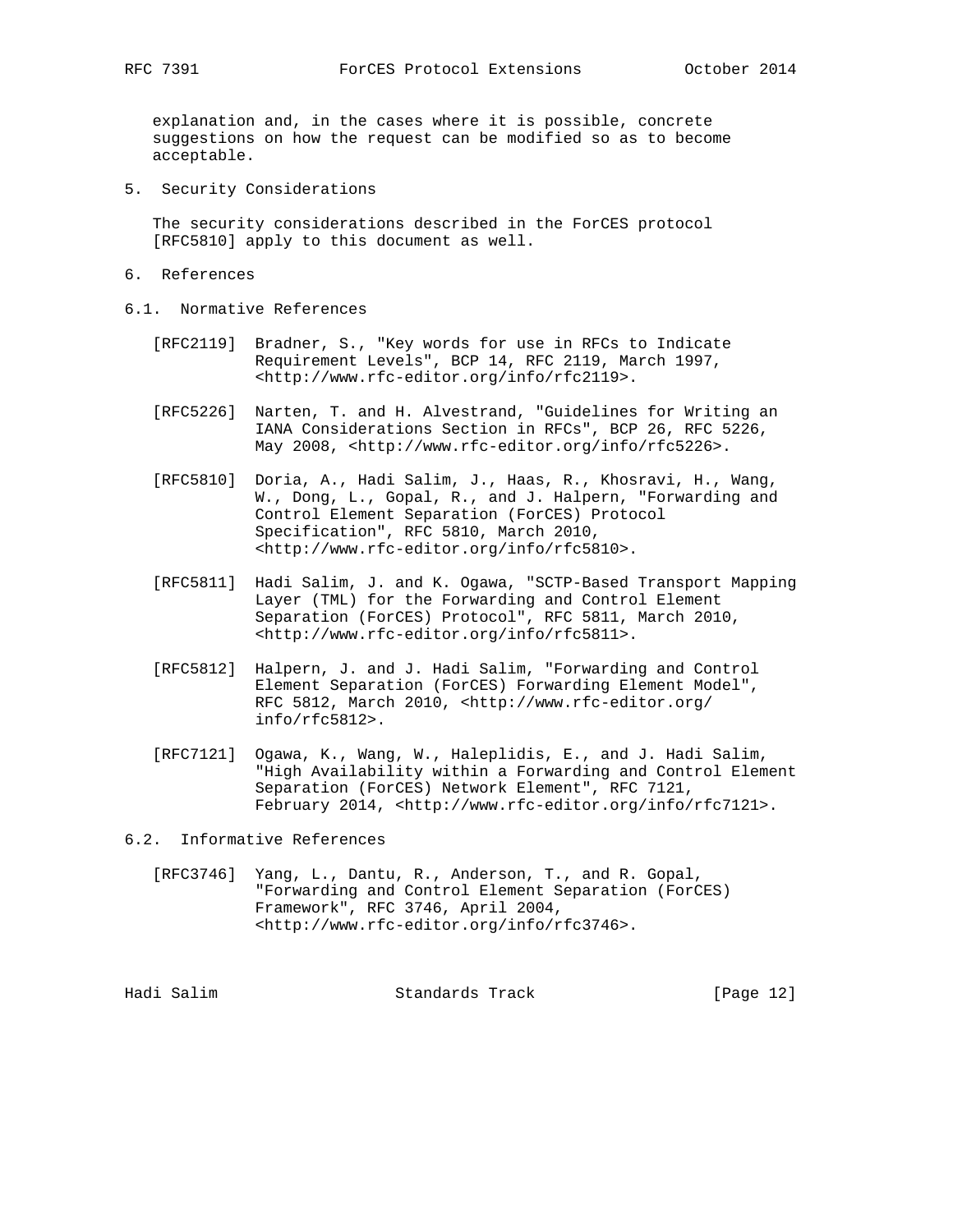Appendix A. New FEPO Version

# This version of FEPO updates the earlier one given in [RFC7121]. The XML has been validated against the schema defined in [RFC5812]. <LFBLibrary xmlns="urn:ietf:params:xml:ns:forces:lfbmodel:1.0" xmlns:xsi="http://www.w3.org/2001/XMLSchema-instance" xsi:noNamespaceSchemaLocation="lfb-schema.xsd" provides="FEPO">  $$  <dataTypeDefs> <dataTypeDef> <name>CEHBPolicyValues</name> <synopsis> The possible values of CE heartbeat policy </synopsis> <atomic> <baseType>uchar</baseType> <specialValues> <specialValue value="0"> <name>CEHBPolicy0</name> <synopsis> The CE will send heartbeats to the FE every CEHDI timeout if no other messages have been sent since. </synopsis> </specialValue> <specialValue value="1"> <name>CEHBPolicy1</name> <synopsis> The CE will not send heartbeats to the FE. </synopsis> </specialValue> </specialValues> </atomic> </dataTypeDef> <dataTypeDef> <name>FEHBPolicyValues</name> <synopsis> The possible values of FE heartbeat policy </synopsis> <atomic> <baseType>uchar</baseType> <specialValues> <specialValue value="0"> <name>FEHBPolicy0</name> <synopsis> The FE will not generate any heartbeats to the CE. </synopsis>

Hadi Salim Standards Track [Page 13]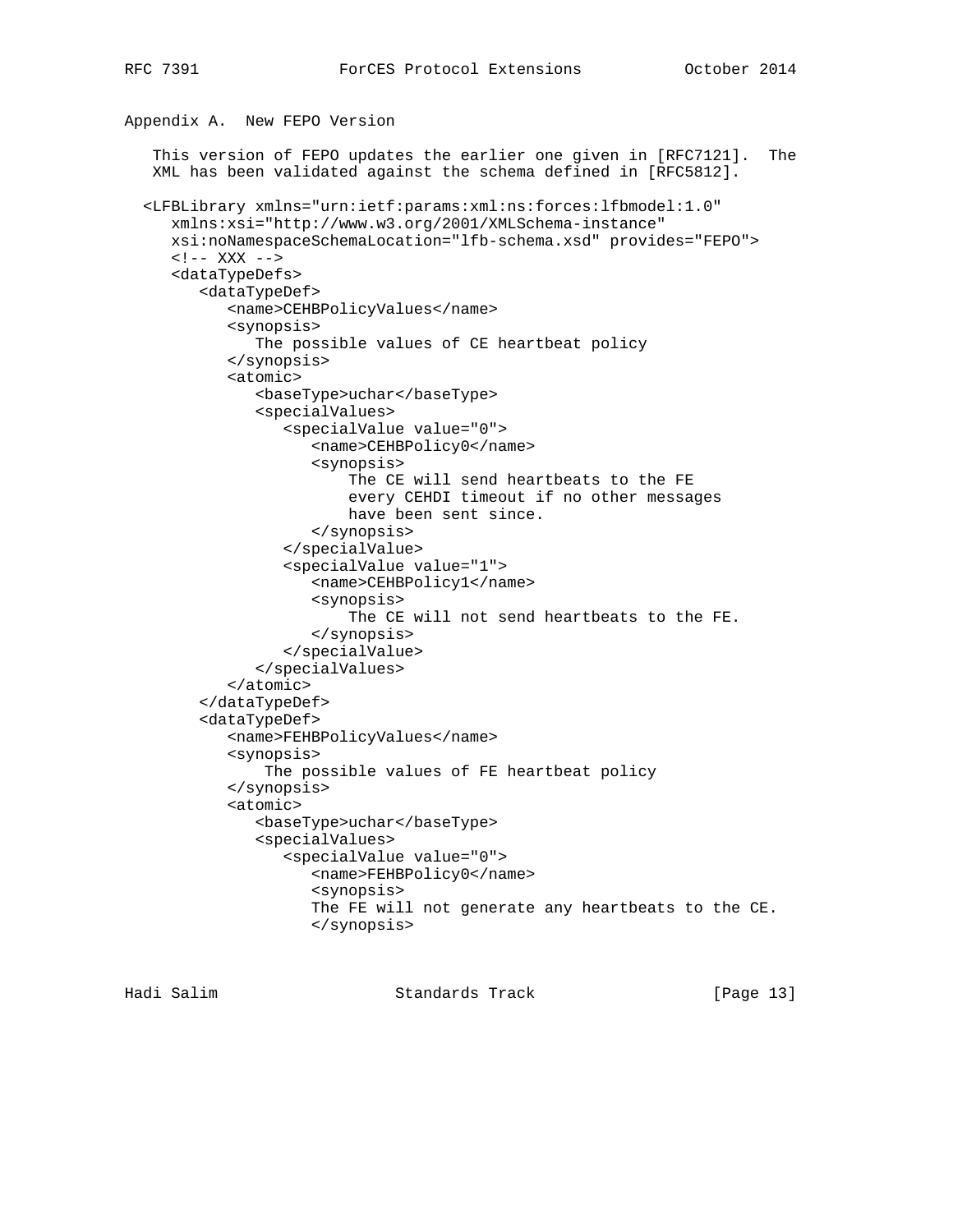```
 </specialValue>
         <specialValue value="1">
            <name>FEHBPolicy1</name>
            <synopsis>
                The FE generates heartbeats to the CE every
                FEHI if no other
               messages have been sent to the CE.
            </synopsis>
         </specialValue>
      </specialValues>
   </atomic>
</dataTypeDef>
<dataTypeDef>
   <name>FERestartPolicyValues</name>
   <synopsis>
      The possible values of FE restart policy
   </synopsis>
   <atomic>
      <baseType>uchar</baseType>
      <specialValues>
         <specialValue value="0">
            <name>FERestartPolicy0</name>
            <synopsis>
                The FE restarts its state from scratch.
            </synopsis>
         </specialValue>
      </specialValues>
   </atomic>
</dataTypeDef>
<dataTypeDef>
   <name>HAModeValues</name>
   <synopsis>
      The possible values of HA modes
   </synopsis>
   <atomic>
      <baseType>uchar</baseType>
      <specialValues>
         <specialValue value="0">
            <name>NoHA</name>
            <synopsis>
              The FE is not running in HA mode.
            </synopsis>
         </specialValue>
         <specialValue value="1">
            <name>ColdStandby</name>
            <synopsis>
               The FE is running in HA mode cold standby.
            </synopsis>
```
Hadi Salim Standards Track [Page 14]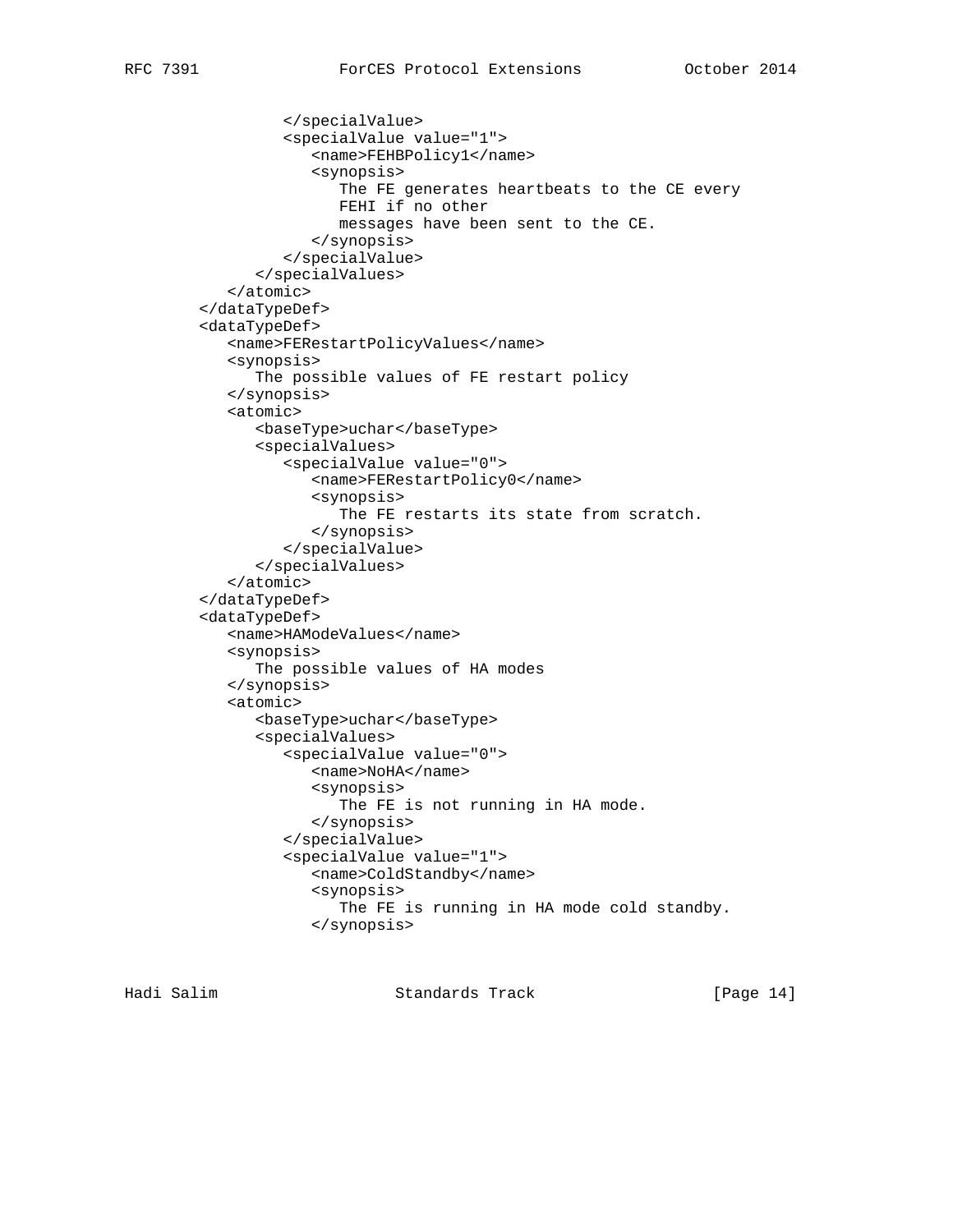```
 </specialValue>
         <specialValue value="2">
            <name>HotStandby</name>
            <synopsis>
               The FE is running in HA mode hot standby.
            </synopsis>
         </specialValue>
      </specialValues>
   </atomic>
</dataTypeDef>
<dataTypeDef>
   <name>CEFailoverPolicyValues</name>
   <synopsis>
      The possible values of CE failover policy
   </synopsis>
   <atomic>
      <baseType>uchar</baseType>
      <specialValues>
         <specialValue value="0">
            <name>CEFailoverPolicy0</name>
            <synopsis>
                The FE should stop functioning immediately
                and transition to FE OperDisable state.
            </synopsis>
         </specialValue>
         <specialValue value="1">
            <name>CEFailoverPolicy1</name>
            <synopsis>
                The FE should continue forwarding even
                without an associated CE for CEFTI. The
                FE goes to FE OperDisable when the CEFTI
                expires and there is no association. Requires
                graceful restart support.
            </synopsis>
         </specialValue>
      </specialValues>
   </atomic>
</dataTypeDef>
<dataTypeDef>
   <name>FEHACapab</name>
   <synopsis>
      The supported HA features
   </synopsis>
   <atomic>
      <baseType>uchar</baseType>
      <specialValues>
         <specialValue value="0">
            <name>GracefullRestart</name>
```
Hadi Salim Standards Track [Page 15]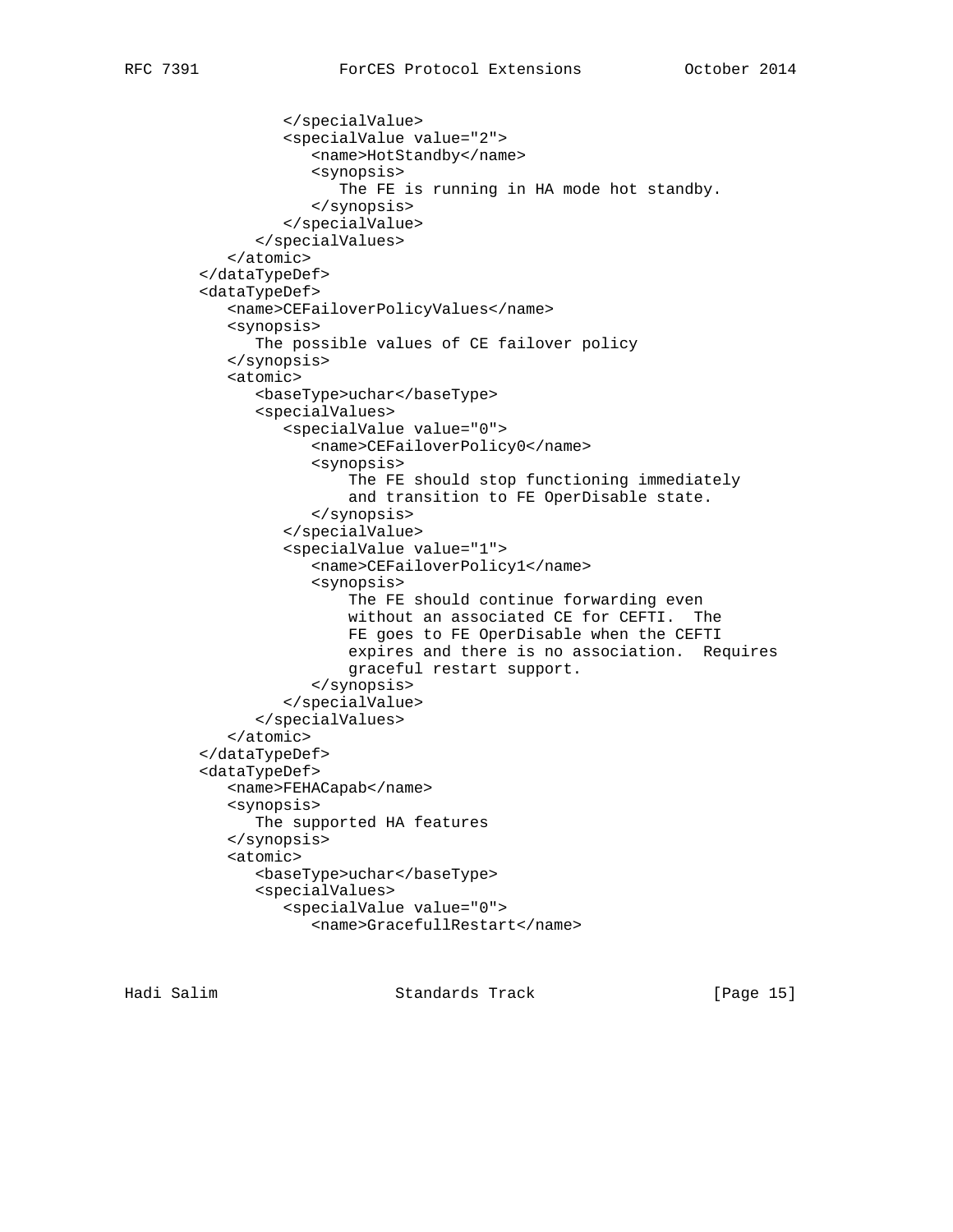```
 <synopsis>
                The FE supports graceful restart.
            </synopsis>
         </specialValue>
         <specialValue value="1">
            <name>HA</name>
            <synopsis>
               The FE supports HA.
            </synopsis>
         </specialValue>
      </specialValues>
   </atomic>
</dataTypeDef>
<dataTypeDef>
   <name>CEStatusType</name>
   <synopsis>Status values. Status for each CE</synopsis>
   <atomic>
      <baseType>uchar</baseType>
      <specialValues>
         <specialValue value="0">
            <name>Disconnected</name>
            <synopsis>No connection attempt with the CE yet
            </synopsis>
         </specialValue>
         <specialValue value="1">
            <name>Connected</name>
            <synopsis>The FE connection with the CE at the TML
               has been completed.
            </synopsis>
         </specialValue>
         <specialValue value="2">
            <name>Associated</name>
            <synopsis>The FE has associated with the CE.
            </synopsis>
         </specialValue>
         <specialValue value="3">
            <name>IsMaster</name>
            <synopsis>The CE is the master (and associated).
            </synopsis>
         </specialValue>
         <specialValue value="4">
            <name>LostConnection</name>
            <synopsis>The FE was associated with the CE but
               lost the connection.
            </synopsis>
         </specialValue>
         <specialValue value="5">
            <name>Unreachable</name>
```
Hadi Salim Standards Track [Page 16]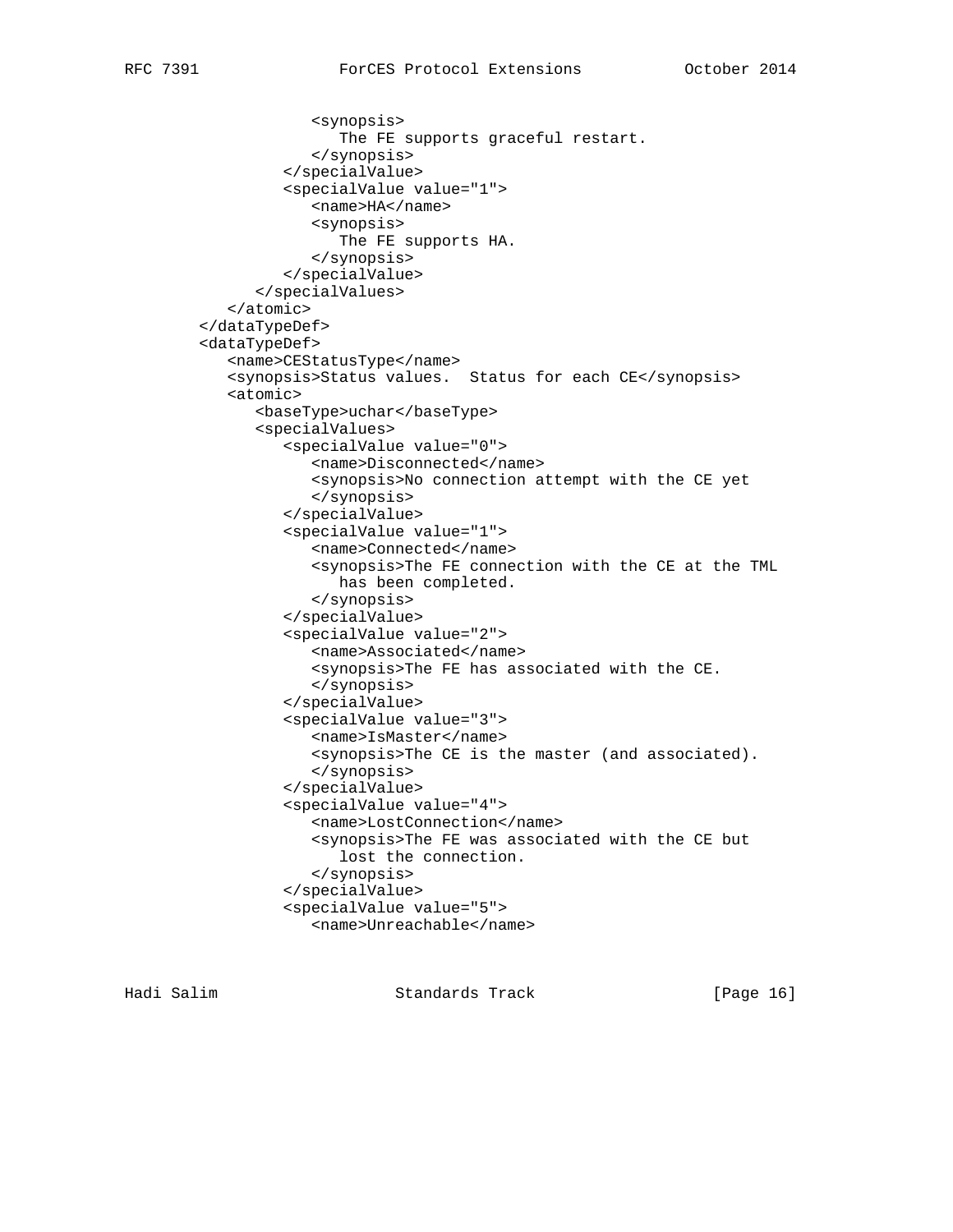```
 <synopsis>The CE is deemed as unreachable by the FE.
            </synopsis>
         </specialValue>
      </specialValues>
   </atomic>
</dataTypeDef>
<dataTypeDef>
   <name>StatisticsType</name>
   <synopsis>Statistics Definition</synopsis>
   <struct>
      <component componentID="1">
         <name>RecvPackets</name>
         <synopsis>Packets received</synopsis>
         <typeRef>uint64</typeRef>
      </component>
      <component componentID="2">
         <name>RecvErrPackets</name>
         <synopsis>Packets received from CE with errors
         </synopsis>
         <typeRef>uint64</typeRef>
      </component>
      <component componentID="3">
         <name>RecvBytes</name>
         <synopsis>Bytes received from CE</synopsis>
         <typeRef>uint64</typeRef>
      </component>
      <component componentID="4">
         <name>RecvErrBytes</name>
         <synopsis>Bytes received from CE in error</synopsis>
         <typeRef>uint64</typeRef>
      </component>
      <component componentID="5">
         <name>TxmitPackets</name>
         <synopsis>Packets transmitted to CE</synopsis>
         <typeRef>uint64</typeRef>
      </component>
      <component componentID="6">
         <name>TxmitErrPackets</name>
         <synopsis>
            Packets transmitted to CE that incurred
            errors
         </synopsis>
         <typeRef>uint64</typeRef>
      </component>
      <component componentID="7">
         <name>TxmitBytes</name>
         <synopsis>Bytes transmitted to CE</synopsis>
         <typeRef>uint64</typeRef>
```
Hadi Salim Standards Track [Page 17]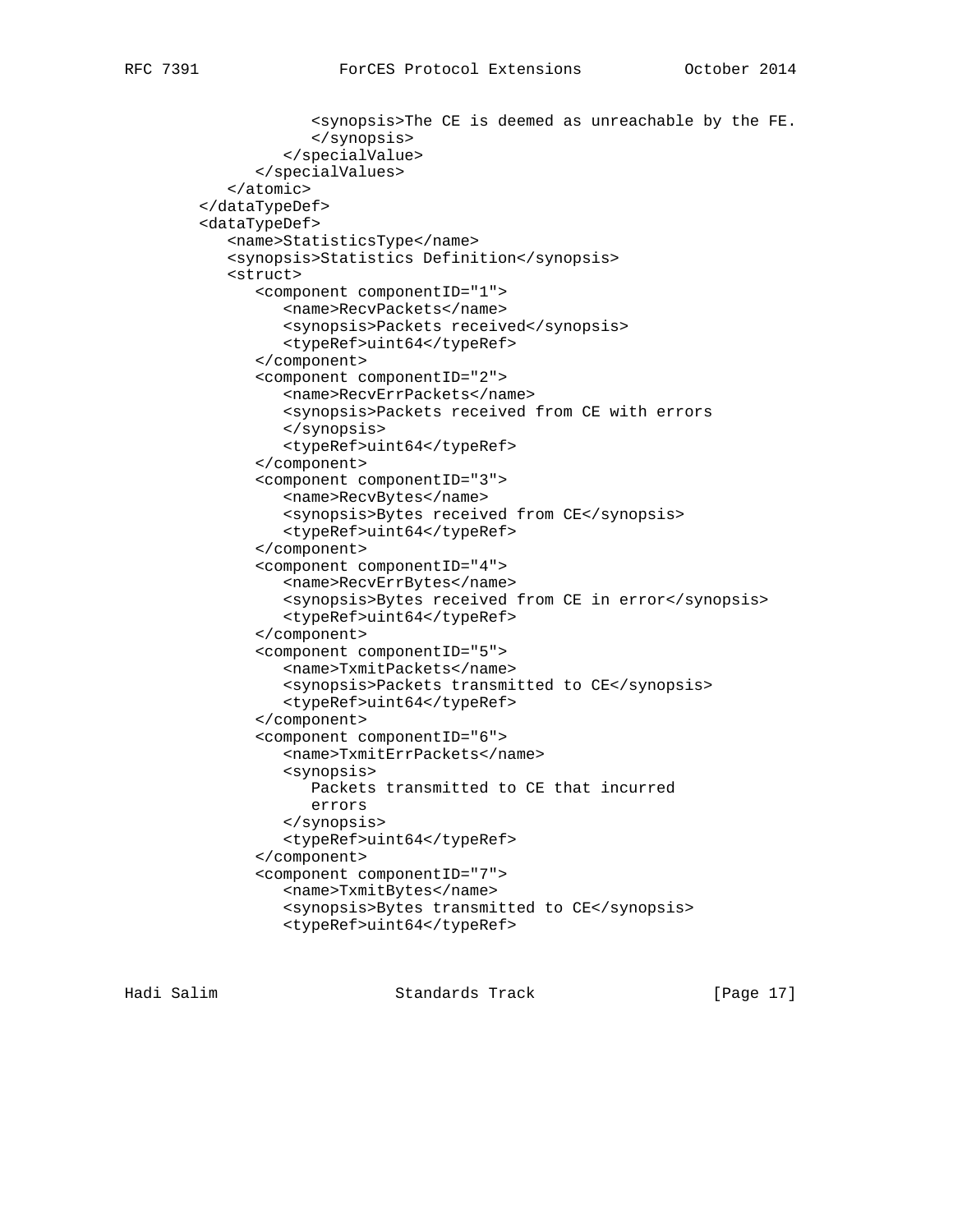```
 </component>
      <component componentID="8">
         <name>TxmitErrBytes</name>
         <synopsis>Bytes transmitted to CE incurring errors
         </synopsis>
         <typeRef>uint64</typeRef>
      </component>
   </struct>
</dataTypeDef>
<dataTypeDef>
   <name>AllCEType</name>
   <synopsis>Table Type for AllCE component</synopsis>
   <struct>
      <component componentID="1">
         <name>CEID</name>
         <synopsis>ID of the CE</synopsis>
         <typeRef>uint32</typeRef>
      </component>
      <component componentID="2">
         <name>Statistics</name>
         <synopsis>Statistics per CE</synopsis>
         <typeRef>StatisticsType</typeRef>
      </component>
      <component componentID="3">
         <name>CEStatus</name>
         <synopsis>Status of the CE</synopsis>
         <typeRef>CEStatusType</typeRef>
      </component>
   </struct>
</dataTypeDef>
<dataTypeDef>
   <name>ExtendedResultType</name>
   <synopsis>
       Possible extended result support
   </synopsis>
   <atomic>
      <baseType>uchar</baseType>
      <rangeRestriction>
        <allowedRange min="1" max="2"/>
      </rangeRestriction>
      <specialValues>
         <specialValue value="1">
            <name>EResultNotSupported</name>
            <synopsis>
                Extended results are not supported.
            </synopsis>
         </specialValue>
         <specialValue value="2">
```
Hadi Salim Standards Track [Page 18]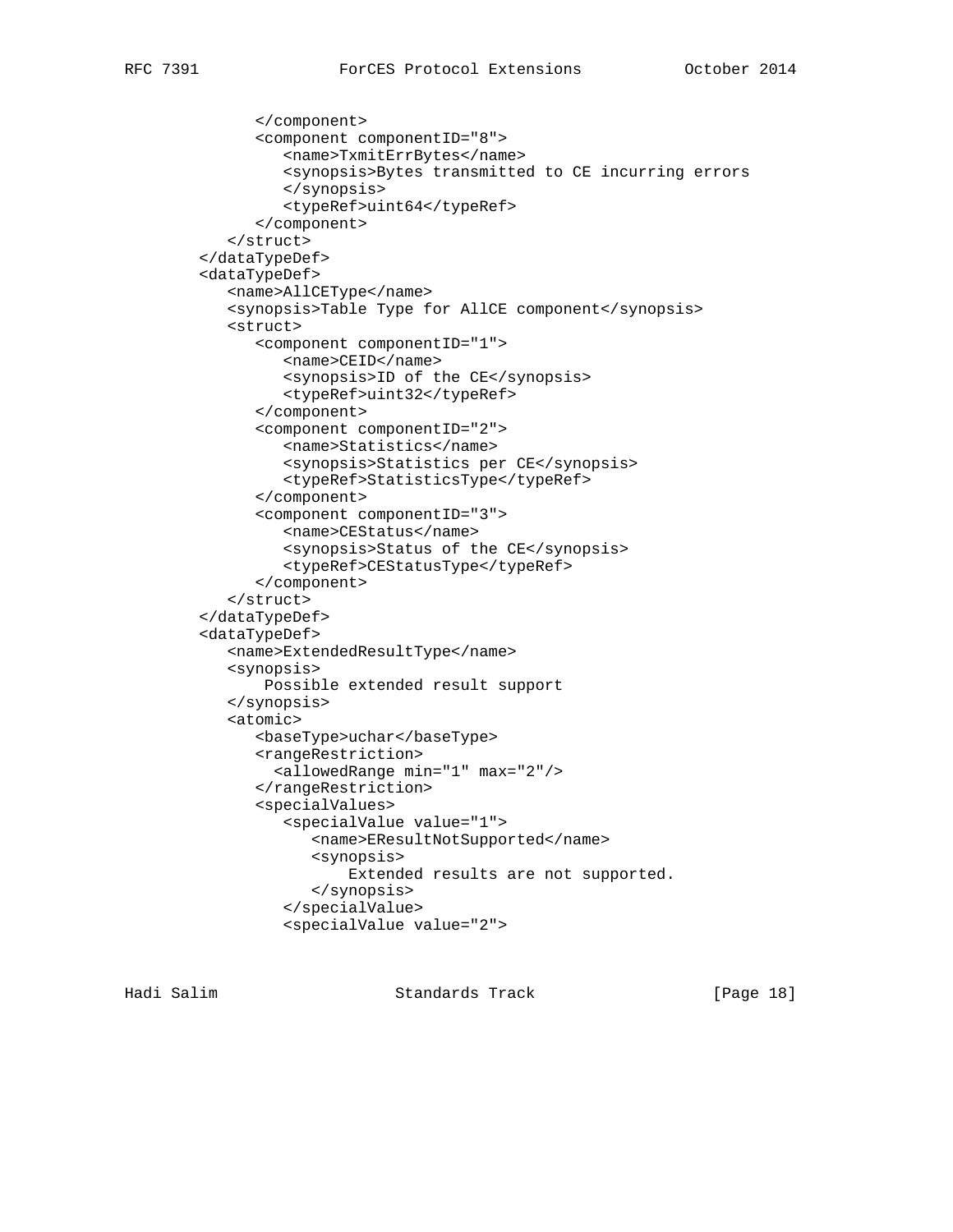```
 <name>EResultSupported</name>
               <synopsis>
                    Extended results are supported.
               </synopsis>
            </specialValue>
         </specialValues>
      </atomic>
   </dataTypeDef>
</dataTypeDefs>
<LFBClassDefs>
   <LFBClassDef LFBClassID="2">
      <name>FEPO</name>
      <synopsis>
         The FE Protocol Object, with extended result control
      </synopsis>
      <version>1.2</version>
      <components>
         <component componentID="1" access="read-only">
            <name>CurrentRunningVersion</name>
            <synopsis>Currently running ForCES version</synopsis>
            <typeRef>uchar</typeRef>
         </component>
         <component componentID="2" access="read-only">
            <name>FEID</name>
            <synopsis>Unicast FEID</synopsis>
            <typeRef>uint32</typeRef>
         </component>
         <component componentID="3" access="read-write">
            <name>MulticastFEIDs</name>
            <synopsis>
               The table of all multicast IDs
            </synopsis>
            <array type="variable-size">
               <typeRef>uint32</typeRef>
            </array>
         </component>
         <component componentID="4" access="read-write">
            <name>CEHBPolicy</name>
            <synopsis>
               The CE Heartbeat Policy
            </synopsis>
            <typeRef>CEHBPolicyValues</typeRef>
         </component>
         <component componentID="5" access="read-write">
            <name>CEHDI</name>
            <synopsis>
               The CE Heartbeat Dead Interval in milliseconds
            </synopsis>
```
Hadi Salim Standards Track [Page 19]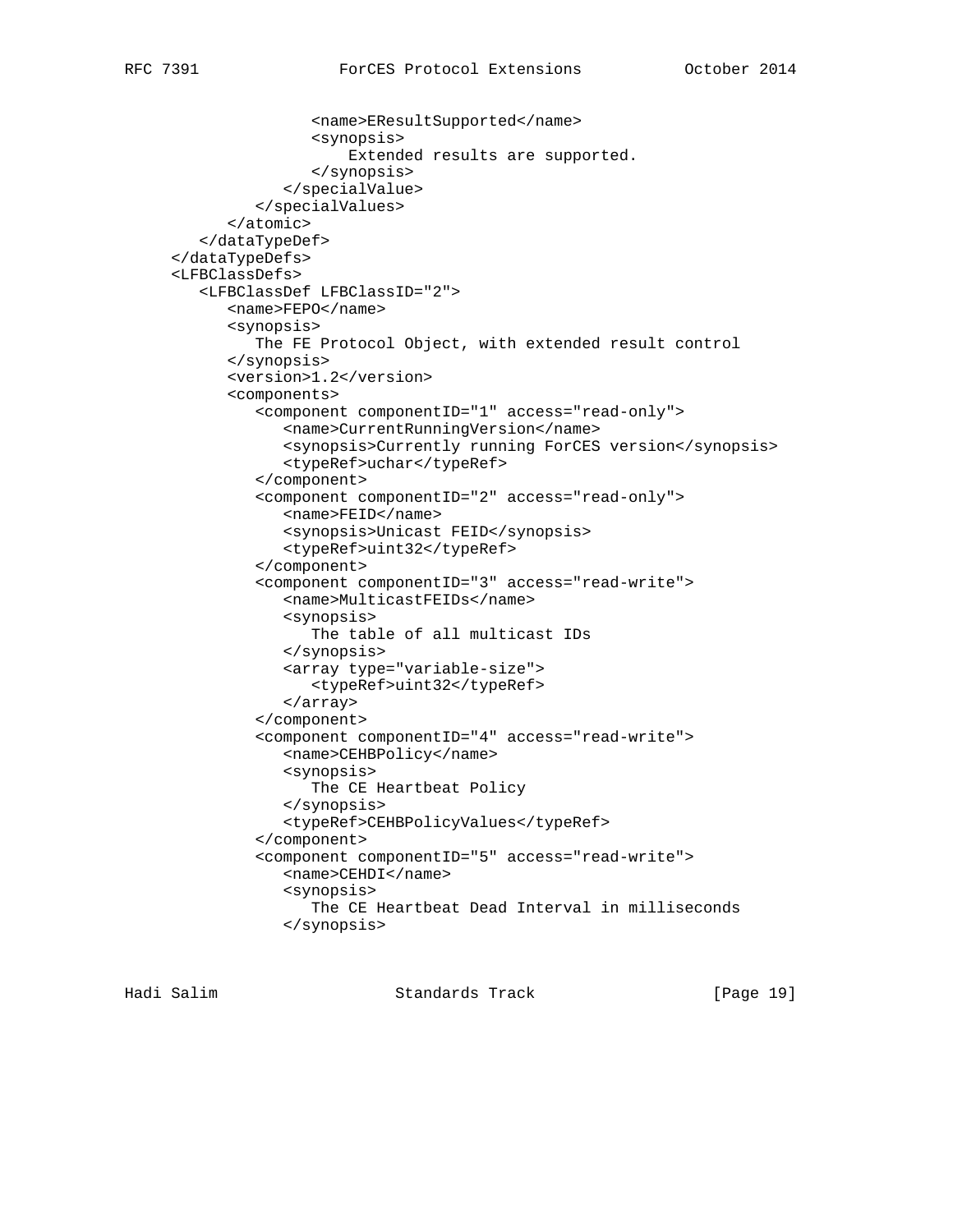```
 <typeRef>uint32</typeRef>
</component>
<component componentID="6" access="read-write">
   <name>FEHBPolicy</name>
   <synopsis>
      The FE Heartbeat Policy
   </synopsis>
   <typeRef>FEHBPolicyValues</typeRef>
</component>
<component componentID="7" access="read-write">
   <name>FEHI</name>
   <synopsis>
      The FE Heartbeat Interval in milliseconds
   </synopsis>
   <typeRef>uint32</typeRef>
</component>
<component componentID="8" access="read-write">
   <name>CEID</name>
   <synopsis>
      The Primary CE this FE is associated with
   </synopsis>
   <typeRef>uint32</typeRef>
</component>
<component componentID="9" access="read-write">
   <name>BackupCEs</name>
   <synopsis>
      The table of all backup CEs other than the
      primary
   </synopsis>
   <array type="variable-size">
      <typeRef>uint32</typeRef>
   </array>
</component>
<component componentID="10" access="read-write">
   <name>CEFailoverPolicy</name>
   <synopsis>
      The CE Failover Policy
   </synopsis>
   <typeRef>CEFailoverPolicyValues</typeRef>
</component>
<component componentID="11" access="read-write">
   <name>CEFTI</name>
   <synopsis>
      The CE Failover Timeout Interval in milliseconds
   </synopsis>
   <typeRef>uint32</typeRef>
</component>
<component componentID="12" access="read-write">
```
Hadi Salim Standards Track [Page 20]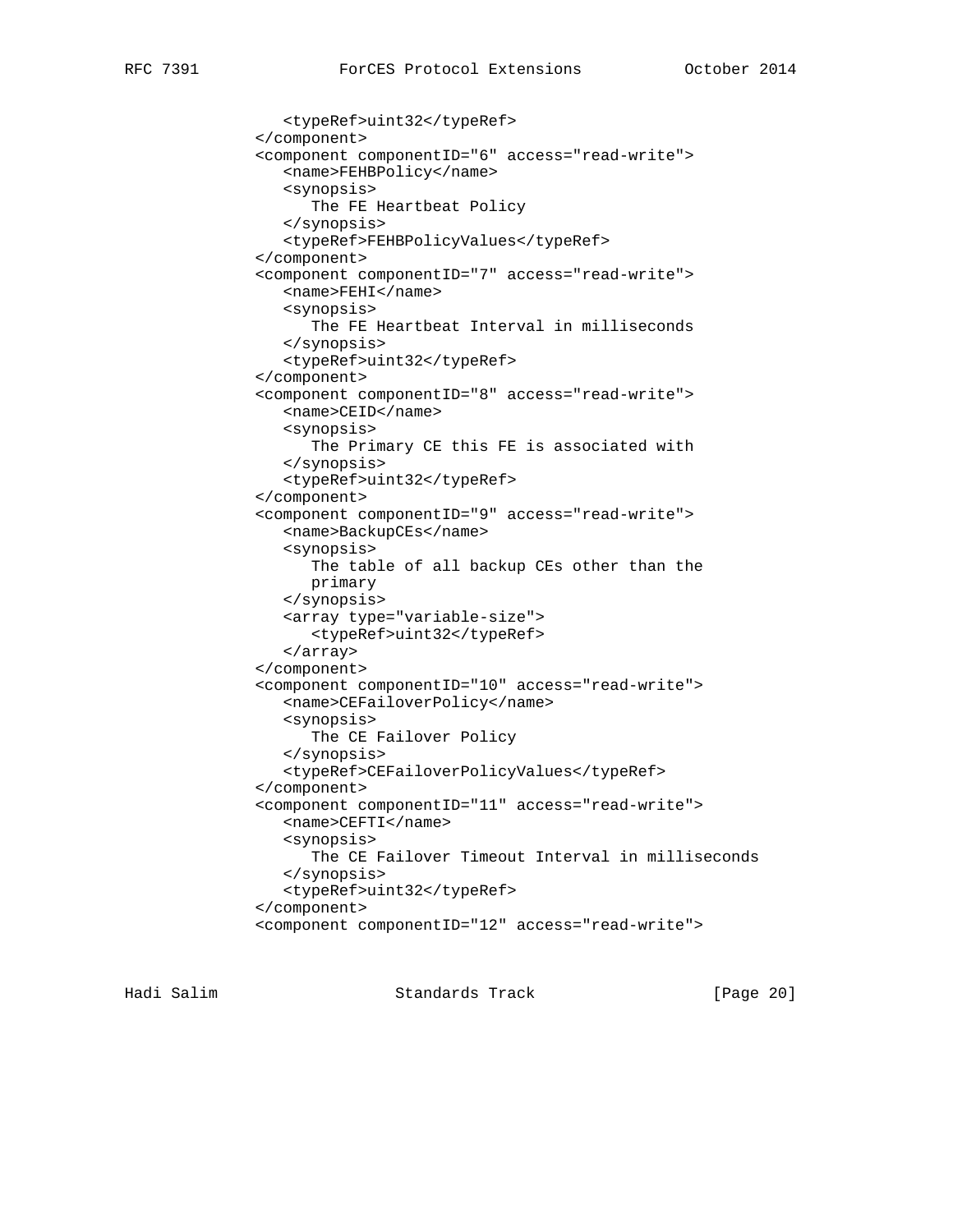```
 <name>FERestartPolicy</name>
      <synopsis>
         The FE Restart Policy
      </synopsis>
      <typeRef>FERestartPolicyValues</typeRef>
   </component>
   <component componentID="13" access="read-write">
      <name>LastCEID</name>
      <synopsis>
         The Primary CE this FE was last associated
         with
      </synopsis>
      <typeRef>uint32</typeRef>
   </component>
   <component componentID="14" access="read-write">
      <name>HAMode</name>
      <synopsis>
         The HA mode used
      </synopsis>
      <typeRef>HAModeValues</typeRef>
   </component>
   <component componentID="15" access="read-only">
      <name>AllCEs</name>
      <synopsis>The table of all CEs</synopsis>
      <array type="variable-size">
         <typeRef>AllCEType</typeRef>
      </array>
    </component>
    <component componentID="16" access="read-write">
      <name>EResultAdmin</name>
      <synopsis>
          Turn extended results off or on,
          but default to off.
      </synopsis>
      <typeRef>ExtendedResultType</typeRef>
      <defaultValue>1</defaultValue>
   </component>
</components>
<capabilities>
   <capability componentID="30">
      <name>SupportableVersions</name>
      <synopsis>
         The table of ForCES versions that FE supports
      </synopsis>
      <array type="variable-size">
         <typeRef>uchar</typeRef>
      </array>
   </capability>
```
Hadi Salim Standards Track [Page 21]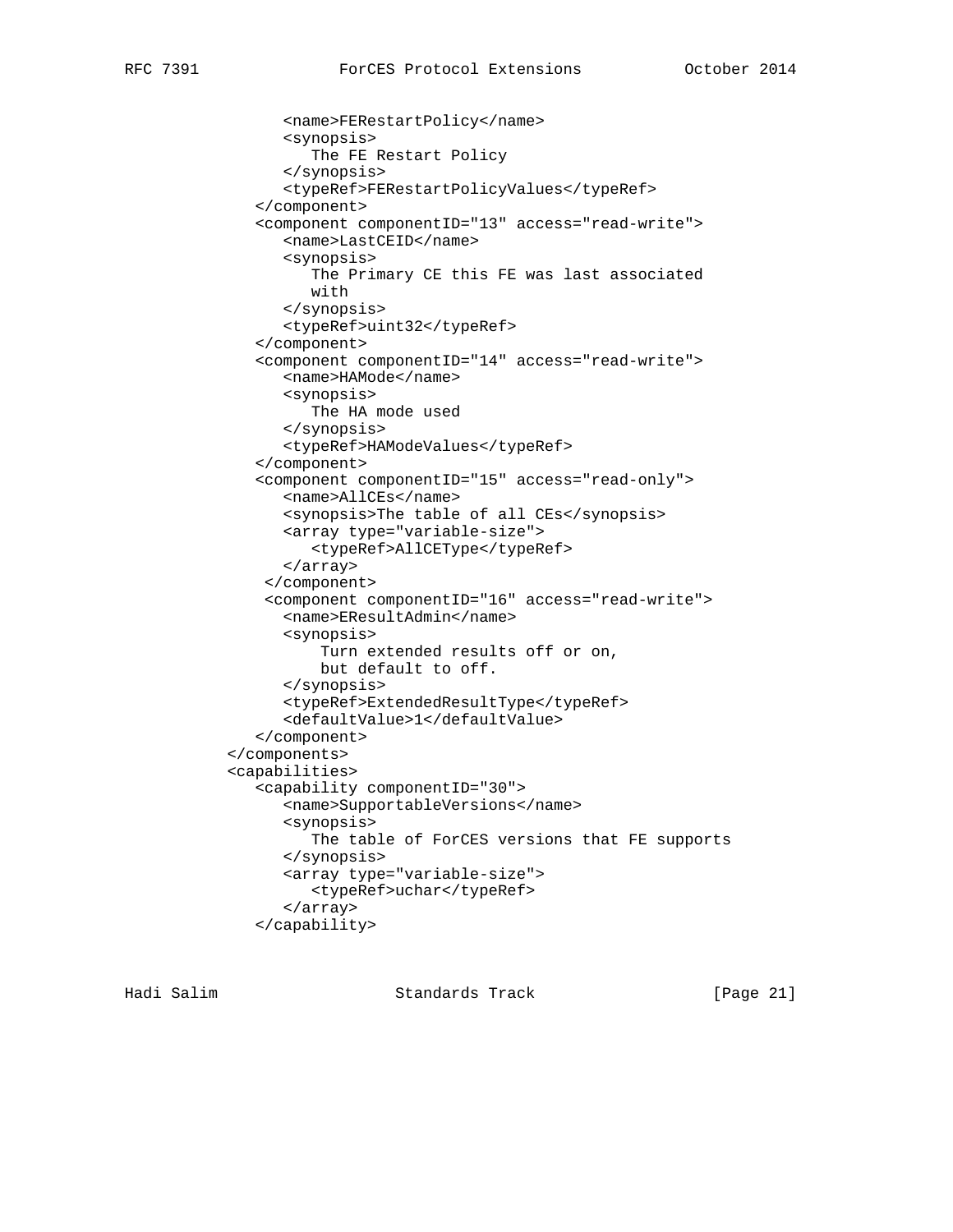<capability componentID="31"> <name>HACapabilities</name> <synopsis> The table of HA capabilities the FE supports </synopsis> <array type="variable-size"> <typeRef>FEHACapab</typeRef> </array> </capability> <capability componentID="32"> <name>EResultCapab</name> <synopsis> The table of supported result capabilities </synopsis> <array type="variable-size"> <typeRef>ExtendedResultType</typeRef> </array> </capability> </capabilities> <events baseID="61"> <event eventID="1"> <name>PrimaryCEDown</name> <synopsis> The primary CE has changed. </synopsis> <eventTarget> <eventField>LastCEID</eventField> </eventTarget> <eventChanged/> <eventReports> <eventReport> <eventField>LastCEID</eventField> </eventReport> </eventReports> </event> <event eventID="2"> <name>PrimaryCEChanged</name> <synopsis>A new primary CE has been selected. </synopsis> <eventTarget> <eventField>CEID</eventField> </eventTarget> <eventChanged/> <eventReports> <eventReport> <eventField>CEID</eventField> </eventReport> </eventReports>

Hadi Salim Standards Track [Page 22]